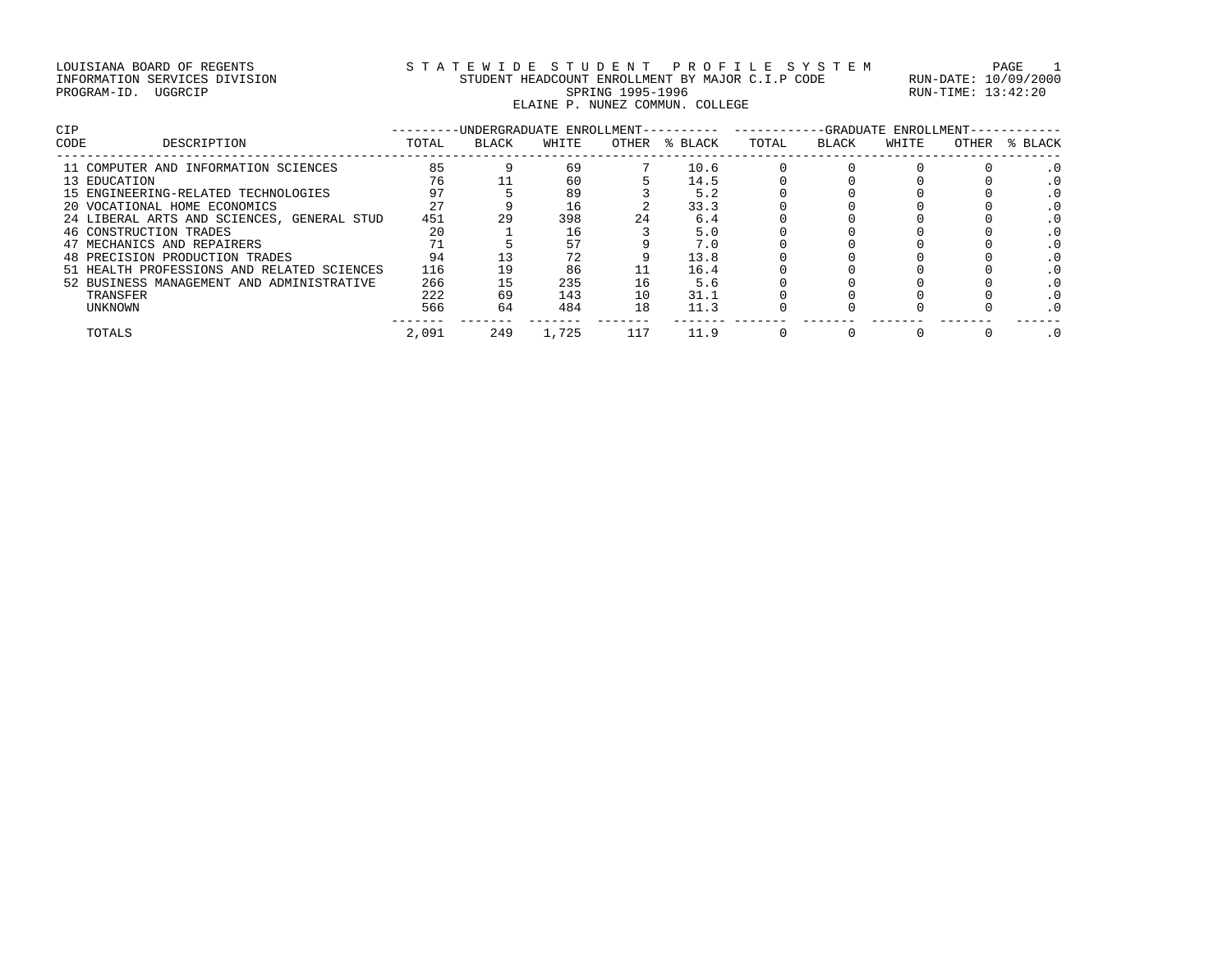# LOUISIANA BOARD OF REGENTS STATEWIDE STUDENT PROFILE SYSTEM PAGE 2 INFORMATION SERVICES DIVISION STUDENT HEADCOUNT ENROLLMENT BY MAJOR C.I.P CODE RUN-DATE: 10/09/2000 PROGRAM-ID. UGGRCIP SPRING 1995-1996 SPRING 1995-1996 RUN-TIME: 13:42:20 DELGADO COMMUNITY COLLEGE

| <b>CIP</b> |                                                  |        |       | ---------UNDERGRADUATE ENROLLMENT-- |       |         | ---GRADUATE ENROLLMENT-<br>--------- --------- |       |       |       |           |
|------------|--------------------------------------------------|--------|-------|-------------------------------------|-------|---------|------------------------------------------------|-------|-------|-------|-----------|
| CODE       | DESCRIPTION                                      | TOTAL  | BLACK | WHITE                               | OTHER | % BLACK | TOTAL                                          | BLACK | WHITE | OTHER | % BLACK   |
|            | 04 ARCHITECTURE AND RELATED PROGRAMS             | 117    | 19    | 89                                  |       | 16.2    |                                                |       |       |       |           |
|            | 09 COMUNICATIONS                                 | 88     | 27    | 51                                  | 10    | 30.7    |                                                |       |       |       |           |
|            | 11 COMPUTER AND INFORMATION SCIENCES             | 573    | 276   | 219                                 | 78    | 48.2    |                                                |       |       |       |           |
|            | 12 PERSONAL AND MISCELLANEOUS SERVICES           | 110    | 57    | 49                                  |       | 51.8    |                                                |       |       |       | $\cdot$ 0 |
|            | 13 EDUCATION                                     | 627    | 279   | 309                                 | 39    | 44.5    |                                                |       |       |       |           |
|            | 15 ENGINEERING-RELATED TECHNOLOGIES              | 463    | 170   | 227                                 | 66    | 36.7    |                                                |       |       |       |           |
|            | 19 HOME ECONOMICS                                | 79     | 26    | 47                                  |       | 32.9    |                                                |       |       |       |           |
|            | 20 VOCATIONAL HOME ECONOMICS                     | 180    | 41    | 123                                 | 16    | 22.8    |                                                |       |       |       |           |
|            | 24 LIBERAL ARTS AND SCIENCES, GENERAL STUD 1,521 |        | 418   | 961                                 | 142   | 27.5    |                                                |       |       |       | $\cdot$ 0 |
|            | 30 MULTI/INTERDISCIPLINARY STUDIES 254           |        | 72    | 145                                 | 37    | 28.3    |                                                |       |       |       |           |
|            | 43 PROTECTIVE SERVICES                           | 557    | 233   | 280                                 | 44    | 41.8    |                                                |       |       |       |           |
|            | 46 CONSTRUCTION TRADES                           | 39     | 15    | 20                                  |       | 38.5    |                                                |       |       |       |           |
|            | 47 MECHANICS AND REPAIRERS                       | 317    | 108   | 156                                 | 53    | 34.1    |                                                |       |       |       |           |
|            | 48 PRECISION PRODUCTION TRADES                   | 216    | 45    | 149                                 | 22    | 20.8    |                                                |       |       |       |           |
|            | 50 VISUAL AND PERFORMING ARTS                    | 373    | 81    | 246                                 | 46    | 21.7    |                                                |       |       |       |           |
|            | 51 HEALTH PROFESSIONS AND RELATED SCIENCES       | 4,818  | 1,882 | 2,534                               | 402   | 39.1    |                                                |       |       |       |           |
|            | 52 BUSINESS MANAGEMENT AND ADMINISTRATIVE        | 1,681  | 607   | 874                                 | 200   | 36.1    |                                                |       |       |       | $\cdot$ 0 |
|            | UNKNOWN                                          | 1,924  | 480   | 978                                 | 466   | 24.9    |                                                |       |       |       |           |
|            | TOTALS                                           | 13,937 | 4,836 | 7,457                               | 1,644 | 34.7    |                                                |       |       |       | $\cdot$ 0 |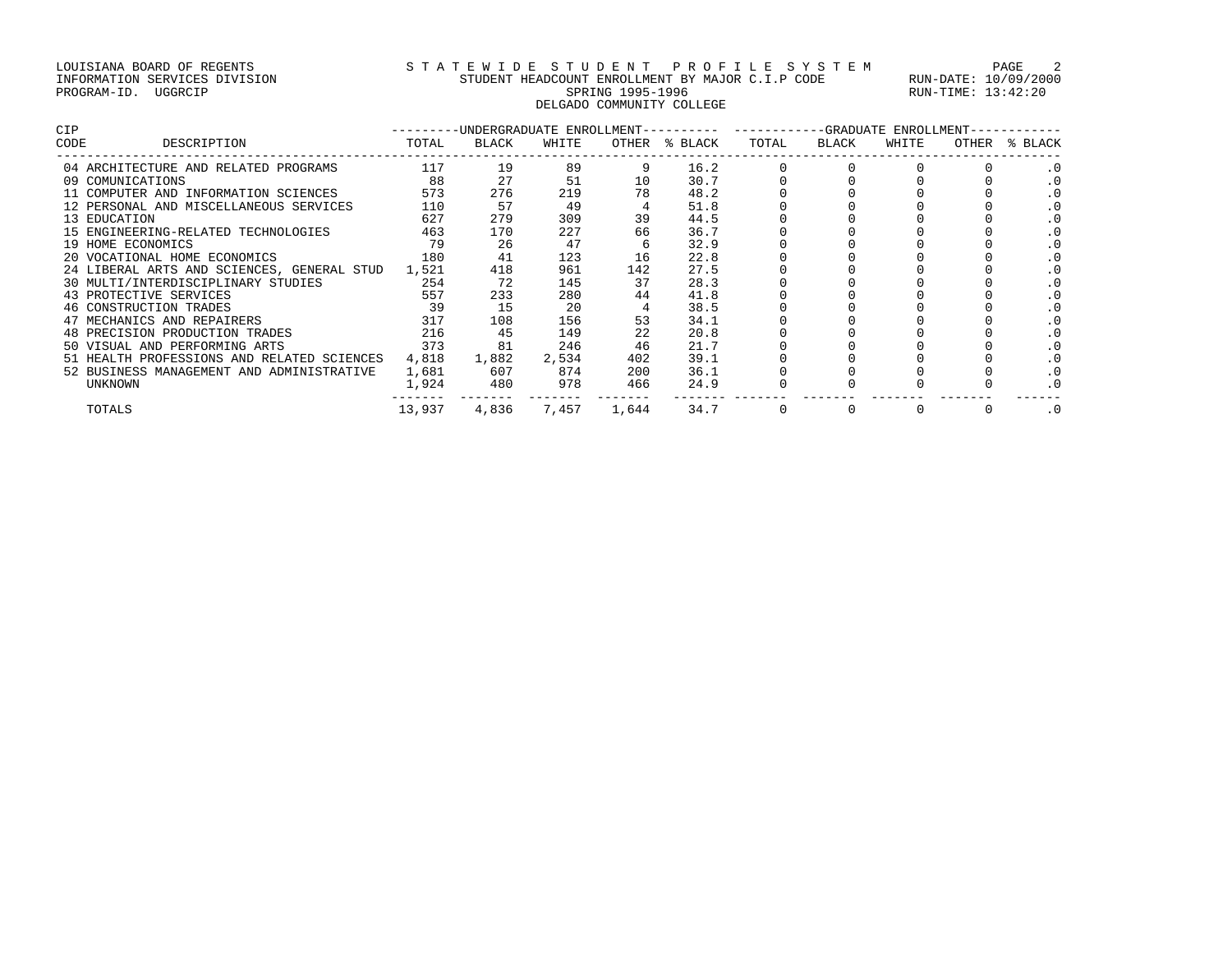# LOUISIANA BOARD OF REGENTS STATEWIDE STUDENT PROFILE SYSTEM PAGE 3 INFORMATION SERVICES DIVISION STUDENT HEADCOUNT ENROLLMENT BY MAJOR C.I.P CODE RUN-DATE: 10/09/2000 PROGRAM-ID. UGGRCIP SPRING 1995-1996 SPRING 1995-1996 RUN-TIME: 13:42:20 GRAMBLING STATE UNIVERSITY

| <b>CIP</b> |                                            | ---------UNDERGRADUATE ENROLLMENT---------- ----------GRADUATE ENROLLMENT- |       |       |     |               |       |       |       |    |               |  |
|------------|--------------------------------------------|----------------------------------------------------------------------------|-------|-------|-----|---------------|-------|-------|-------|----|---------------|--|
| CODE       | DESCRIPTION                                | TOTAL                                                                      | BLACK | WHITE |     | OTHER % BLACK | TOTAL | BLACK | WHITE |    | OTHER % BLACK |  |
|            | 09 COMUNICATIONS                           | 263                                                                        | 262   |       |     | 99.6          |       |       |       |    |               |  |
|            | 11 COMPUTER AND INFORMATION SCIENCES       | 460                                                                        | 453   |       |     | 98.5          |       |       |       |    | $\cdot$ 0     |  |
|            | 13 EDUCATION                               | 711                                                                        | 697   |       | 10  | 98.0          | 260   | 218   | 22    | 20 | 83.8          |  |
|            | 15 ENGINEERING-RELATED TECHNOLOGIES        | 240                                                                        | 235   |       |     | 97.9          |       |       |       |    | $\cdot$ 0     |  |
|            | 16 FOREIGN LANGUAGES AND LITERATURES       |                                                                            |       |       |     | 100.0         |       |       |       |    | $\cdot$ 0     |  |
|            | 19 HOME ECONOMICS                          | 15                                                                         | 15    |       |     | 100.0         |       |       |       |    |               |  |
|            | 20 VOCATIONAL HOME ECONOMICS               | 10                                                                         | 10    |       |     | 100.0         |       |       |       |    |               |  |
|            | 22 LAW AND LEGAL STUDIES                   | 114                                                                        | 112   |       |     | 98.2          |       |       |       |    | $\cdot$ 0     |  |
|            | 23 ENGLISH LANGUAGE AND LITERATURE/LETTERS | 43                                                                         | 41    |       |     | 95.3          |       |       |       |    |               |  |
|            | 24 LIBERAL ARTS AND SCIENCES, GENERAL STUD |                                                                            |       |       |     | $\cdot$ 0     | 14    | 14    |       |    | 100.0         |  |
|            | 26 BIOLOGICAL SCIENCES/LIFE SCIENCES       | 326                                                                        | 319   |       |     | 97.9          |       |       |       |    | $\cdot$ 0     |  |
|            | 27 MATHEMATICS                             | 25                                                                         | 25    |       |     | 100.0         |       |       |       |    |               |  |
|            | 31 PARKS, RECREATION, LEISURE AND FITNESS  | 247                                                                        | 244   |       |     | 98.8          | 25    | 23    |       |    | 92.0          |  |
|            | 40 PHYSICAL SCIENCES                       | 62                                                                         | 62    |       |     | 100.0         |       |       |       |    | $\cdot$ 0     |  |
|            | 42 PSYCHOLOGY                              | 306                                                                        | 302   |       |     | 98.7          |       |       |       |    | $\cdot$ 0     |  |
|            | 43 PROTECTIVE SERVICES                     | 579                                                                        | 570   |       |     | 98.4          | 82    | 73    |       |    | 89.0          |  |
|            | 44 PUBLIC ADMINISTRATION AND SERVICES      | 225                                                                        | 219   |       |     | 97.3          | 201   | 149   |       |    | 74.1          |  |
|            | 45 SOCIAL SCIENCES AND HISTORY             | 250                                                                        | 245   |       |     | 98.0          |       |       |       |    |               |  |
|            | 48 PRECISION PRODUCTION TRADES             | 100                                                                        | 98    |       |     | 98.0          |       |       |       |    | $\cdot$ 0     |  |
|            | 50 VISUAL AND PERFORMING ARTS              | 63                                                                         | 63    |       |     | 100.0         |       |       |       |    |               |  |
|            | 51 HEALTH PROFESSIONS AND RELATED SCIENCES | 719                                                                        | 609   | 105   |     | 84.7          |       |       |       |    | $\cdot$ 0     |  |
|            | 52 BUSINESS MANAGEMENT AND ADMINISTRATIVE  | 1,003                                                                      | 989   |       |     | 98.6          | 52    | 44    |       |    | 84.6          |  |
|            | <b>UNKNOWN</b>                             | 537                                                                        | 449   |       | 83  | 83.6          | 85    | 68    | 12    |    | 80.0          |  |
|            | TOTALS                                     | 6,301                                                                      | 6,022 | 135   | 144 | 95.6          | 719   | 589   | 84    | 46 | 81.9          |  |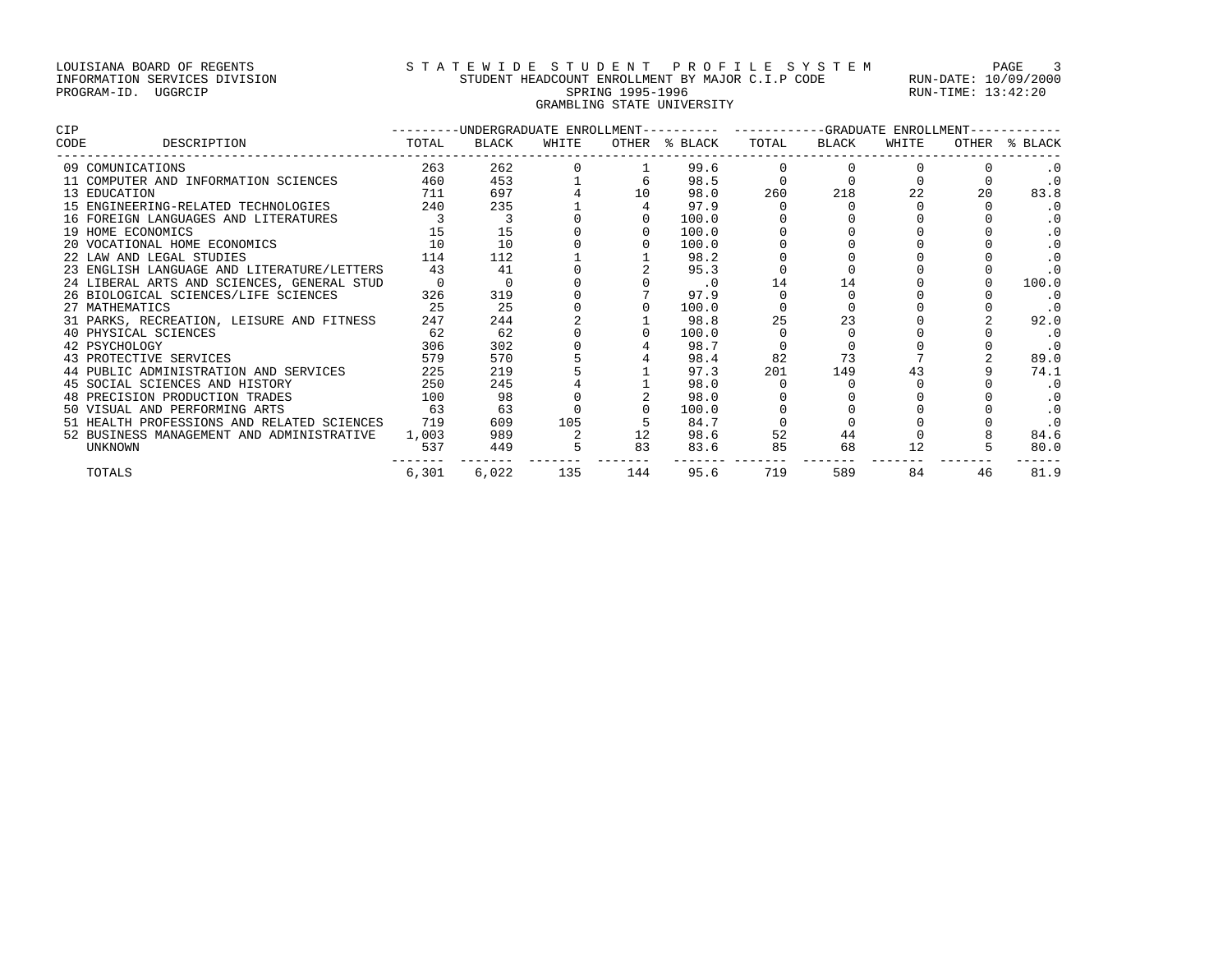# LOUISIANA BOARD OF REGENTS STATEWIDE STUDENT PROFILE SYSTEM PAGE 4 INFORMATION SERVICES DIVISION STUDENT HEADCOUNT ENROLLMENT BY MAJOR C.I.P CODE RUN-DATE: 10/09/2000 PROGRAM-ID. UGGRCIP SPRING 1995-1996 SPRING 1995-1996 RUN-TIME: 13:42:20 LOUISIANA TECH UNIVERSITY

| <b>CIP</b> |                                            | -UNDERGRADUATE ENROLLMENT----------<br>$- - - - - - - -$ |              |       |     | ---GRADUATE ENROLLMENT- |       |              |       |       |           |
|------------|--------------------------------------------|----------------------------------------------------------|--------------|-------|-----|-------------------------|-------|--------------|-------|-------|-----------|
| CODE       | DESCRIPTION                                | TOTAL                                                    | <b>BLACK</b> | WHITE |     | OTHER % BLACK           | TOTAL | <b>BLACK</b> | WHITE | OTHER | % BLACK   |
|            | 01 AGRICULTURAL BUSINESS AND PRODUCTION    | 55                                                       |              | 53    |     | 1.8                     |       |              |       |       |           |
|            | 02 AGRICULTURAL SCIENCES                   | 121                                                      |              | 118   |     | 1.7                     |       |              |       |       | $\cdot$ 0 |
|            | 03 CONSERVATION AND RENEWABLE NATURAL RESO | 184                                                      |              | 172   |     | 3.8                     |       |              |       |       | $\cdot$ 0 |
|            | 04 ARCHITECTURE AND RELATED PROGRAMS       | 147                                                      |              | 119   |     | 11.6                    |       |              |       |       | $\cdot$ 0 |
|            | 09 COMUNICATIONS                           | 40                                                       |              | 37    |     | 7.5                     |       |              |       |       | $\cdot$ 0 |
|            | 11 COMPUTER AND INFORMATION SCIENCES       | 90                                                       | 13           | 71    |     | 14.4                    | 36    |              |       | 26    | 2.8       |
|            | 13 EDUCATION                               | 530                                                      | 45           | 466   | 19  | 8.5                     | 299   | 42           | 247   | 10    | 14.0      |
|            | 14 ENGINEERING                             | 1,031                                                    | 95           | 838   | 98  | 9.2                     | 157   |              | 40    | 114   | 1.9       |
|            | 15 ENGINEERING-RELATED TECHNOLOGIES        | 116                                                      | 23           | 88    |     | 19.8                    |       |              |       |       | $\cdot$ 0 |
|            | 16 FOREIGN LANGUAGES AND LITERATURES       |                                                          | $\Omega$     | 6     |     | $\cdot$ 0               |       |              |       |       | .0        |
|            | 19 HOME ECONOMICS                          | 281                                                      | 39           | 231   |     | 13.9                    | 44    |              | 37    |       | 4.5       |
|            | 22 LAW AND LEGAL STUDIES                   | 36                                                       | 10           | 26    |     | 27.8                    |       |              |       |       | $\cdot$ 0 |
|            | 23 ENGLISH LANGUAGE AND LITERATURE/LETTERS | 93                                                       | 10           | 80    |     | 10.8                    | 21    |              | 19    |       | $\cdot$ 0 |
|            | 24 LIBERAL ARTS AND SCIENCES, GENERAL STUD | 671                                                      | 127          | 434   | 110 | 18.9                    |       |              |       |       |           |
|            | 26 BIOLOGICAL SCIENCES/LIFE SCIENCES       | 231                                                      | 14           | 202   | 15  | 6.1                     | 44    |              | 37    |       | 9.1       |
|            | 27 MATHEMATICS                             | 22                                                       |              | 16    |     | 9.1                     |       |              |       |       | $\cdot$ 0 |
|            | 31 PARKS, RECREATION, LEISURE AND FITNESS  | 80                                                       |              | 71    |     | 10.0                    |       |              |       |       | $\cdot$ 0 |
|            | 40 PHYSICAL SCIENCES                       | 61                                                       |              | 55    |     | 3.3                     | 23    |              |       | 15    | 4.3       |
|            | 42 PSYCHOLOGY                              | 161                                                      | 21           | 127   | 13  | 13.0                    | 77    |              | 67    |       | 10.4      |
|            | 45 SOCIAL SCIENCES AND HISTORY             | 233                                                      | 45           | 181   |     | 19.3                    | 15    |              | 14    |       | $\cdot$ 0 |
|            | TRANSPORTATION AND MATERIALS MOVING WOR    | 150                                                      |              | 129   | 10  | 7.3                     |       |              |       |       | $\cdot$ 0 |
|            | 50 VISUAL AND PERFORMING ARTS              | 145                                                      |              | 132   |     | 4.1                     |       |              |       |       | $\cdot$ 0 |
|            | 51 HEALTH PROFESSIONS AND RELATED SCIENCES | 428                                                      | 36           | 380   | 12  | 8.4                     | 44    |              | 41    |       | 6.8       |
|            | 52 BUSINESS MANAGEMENT AND ADMINISTRATIVE  | 774                                                      | 126          | 599   | 49  | 16.3                    | 191   | 10           | 145   | 36    | 5.2       |
|            | TRANSFER                                   | 328                                                      | 102          | 211   | 15  | 31.1                    |       |              |       |       | $\cdot$ 0 |
|            | UNKNOWN                                    | 1,419                                                    | 214          | 1,117 | 88  | 15.1                    | 253   | 37           | 196   | 20    | 14.6      |
|            | TOTALS                                     | 7,434                                                    | 979          | 5,959 | 496 | 13.2                    | 1,219 | 111          | 870   | 238   | 9.1       |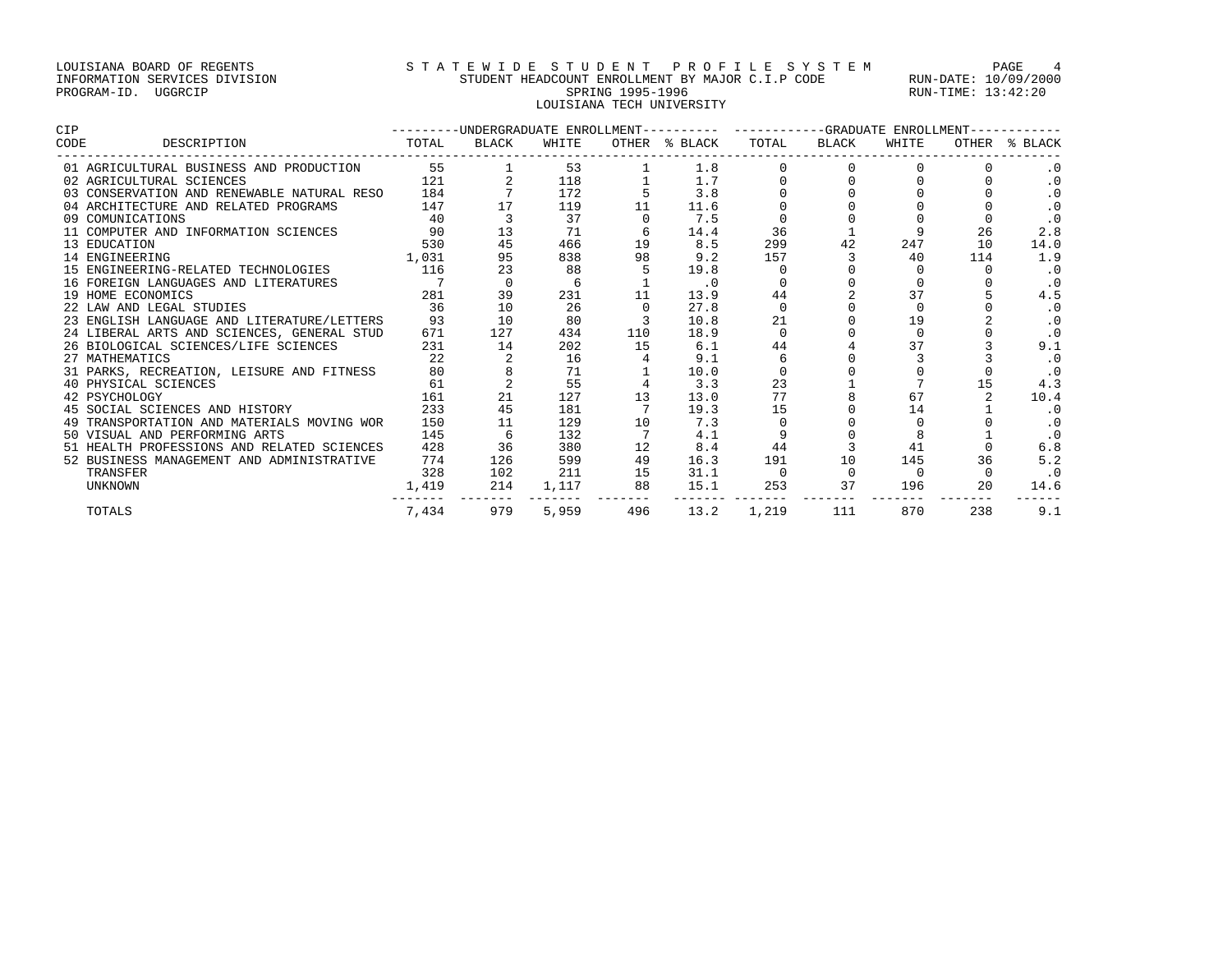# LOUISIANA BOARD OF REGENTS STRTEWIDE STUDENT PROFILE SYSTEM PAGE 5 INFORMATION SERVICES DIVISION STUDENT HEADCOUNT ENROLLMENT BY MAJOR C.I.P CODE RUN-DATE: 10/09/2000 PROGRAM-ID. UGGRCIP SPRING 1995-1996 SPRING 1995-1996 RUN-TIME: 13:42:20 MCNEESE STATE UNIVERSITY

| CIP  |                                            | ---------UNDERGRADUATE ENROLLMENT---------- |       |       |       |           | -----------GRADUATE ENROLLMENT-- |       |       |    |               |
|------|--------------------------------------------|---------------------------------------------|-------|-------|-------|-----------|----------------------------------|-------|-------|----|---------------|
| CODE | DESCRIPTION                                | TOTAL                                       | BLACK | WHITE | OTHER | % BLACK   | TOTAL                            | BLACK | WHITE |    | OTHER % BLACK |
|      | 02 AGRICULTURAL SCIENCES                   | 88                                          |       | 86    |       | $\cdot$ 0 |                                  |       |       |    |               |
|      | 03 CONSERVATION AND RENEWABLE NATURAL RESO | 64                                          |       | 64    |       | $\cdot$ 0 |                                  |       |       |    | $\cdot$ 0     |
|      | 09 COMUNICATIONS                           | 109                                         | 28    | 73    |       | 25.7      |                                  |       |       |    | .0            |
|      | 11 COMPUTER AND INFORMATION SCIENCES       | 99                                          | 18    | 74    |       | 18.2      |                                  |       |       |    | $\cdot$ 0     |
|      | 13 EDUCATION                               | 1,510                                       | 193   | 1,278 | 39    | 12.8      | 271                              | 34    | 234   |    | 12.5          |
|      | 14 ENGINEERING                             | 359                                         | 43    | 289   | 27    | 12.0      | 22                               |       | 15    |    | 9.1           |
|      | 15 ENGINEERING-RELATED TECHNOLOGIES        | 312                                         | 45    | 257   | 10    | 14.4      |                                  |       |       |    | $\cdot$ 0     |
|      | 16 FOREIGN LANGUAGES AND LITERATURES       | 6                                           |       |       |       | 16.7      |                                  |       |       |    | $\cdot$ 0     |
|      | 19 HOME ECONOMICS                          | 117                                         |       | 111   |       | 4.3       |                                  |       |       |    | $\cdot$ 0     |
|      | 22 LAW AND LEGAL STUDIES                   | 74                                          |       | 62    |       | 16.2      |                                  |       |       |    | $\cdot$ 0     |
|      | 23 ENGLISH LANGUAGE AND LITERATURE/LETTERS | 77                                          | 12    | 63    |       | 15.6      | 37                               |       | 34    |    | $\cdot$ 0     |
|      | 24 LIBERAL ARTS AND SCIENCES, GENERAL STUD | 184                                         | 33    | 148   |       | 17.9      |                                  |       |       |    | $\cdot$ 0     |
|      | 26 BIOLOGICAL SCIENCES/LIFE SCIENCES       | 342                                         | 26    | 307   |       | 7.6       | 24                               |       | 18    |    | 16.7          |
|      | 27 MATHEMATICS                             | 18                                          |       | 15    |       | $\cdot$ 0 | 24                               |       | 15    |    | $\cdot$ 0     |
|      | 40 PHYSICAL SCIENCES                       | 40                                          |       | 36    |       | 5.0       | 14                               |       |       |    | $\cdot$ 0     |
|      | 42 PSYCHOLOGY                              | 266                                         | 43    | 214   |       | 16.2      | 62                               |       | 54    |    | 9.7           |
|      | 43 PROTECTIVE SERVICES                     | 263                                         | 69    | 187   |       | 26.2      |                                  |       |       |    | $\cdot$ 0     |
|      | 45 SOCIAL SCIENCES AND HISTORY             | 190                                         | 42    | 140   |       | 22.1      |                                  |       |       |    | $\cdot$ 0     |
|      | 48 PRECISION PRODUCTION TRADES             |                                             | 2     | 5     |       | 28.6      |                                  |       |       |    | $\cdot$ 0     |
|      | 50 VISUAL AND PERFORMING ARTS              | 147                                         | 16    | 116   | 15    | 10.9      |                                  |       |       |    |               |
|      | 51 HEALTH PROFESSIONS AND RELATED SCIENCES | 999                                         | 152   | 816   | 31    | 15.2      | 38                               |       | 33    |    | 13.2          |
|      | 52 BUSINESS MANAGEMENT AND ADMINISTRATIVE  | 780                                         | 115   | 624   | 41    | 14.7      | 72                               |       | 52    | 11 | 12.5          |
|      | TRANSFER                                   | 29                                          |       | 26    |       | 3.4       |                                  |       |       |    | $\cdot$ 0     |
|      | UNKNOWN                                    | 608                                         | 128   | 463   | 17    | 21.1      | 543                              | 86    | 433   | 24 | 15.8          |
|      | TOTALS                                     | 6,688                                       | 986   | 5,458 | 244   | 14.7      | 1,107                            | 146   | 897   | 64 | 13.2          |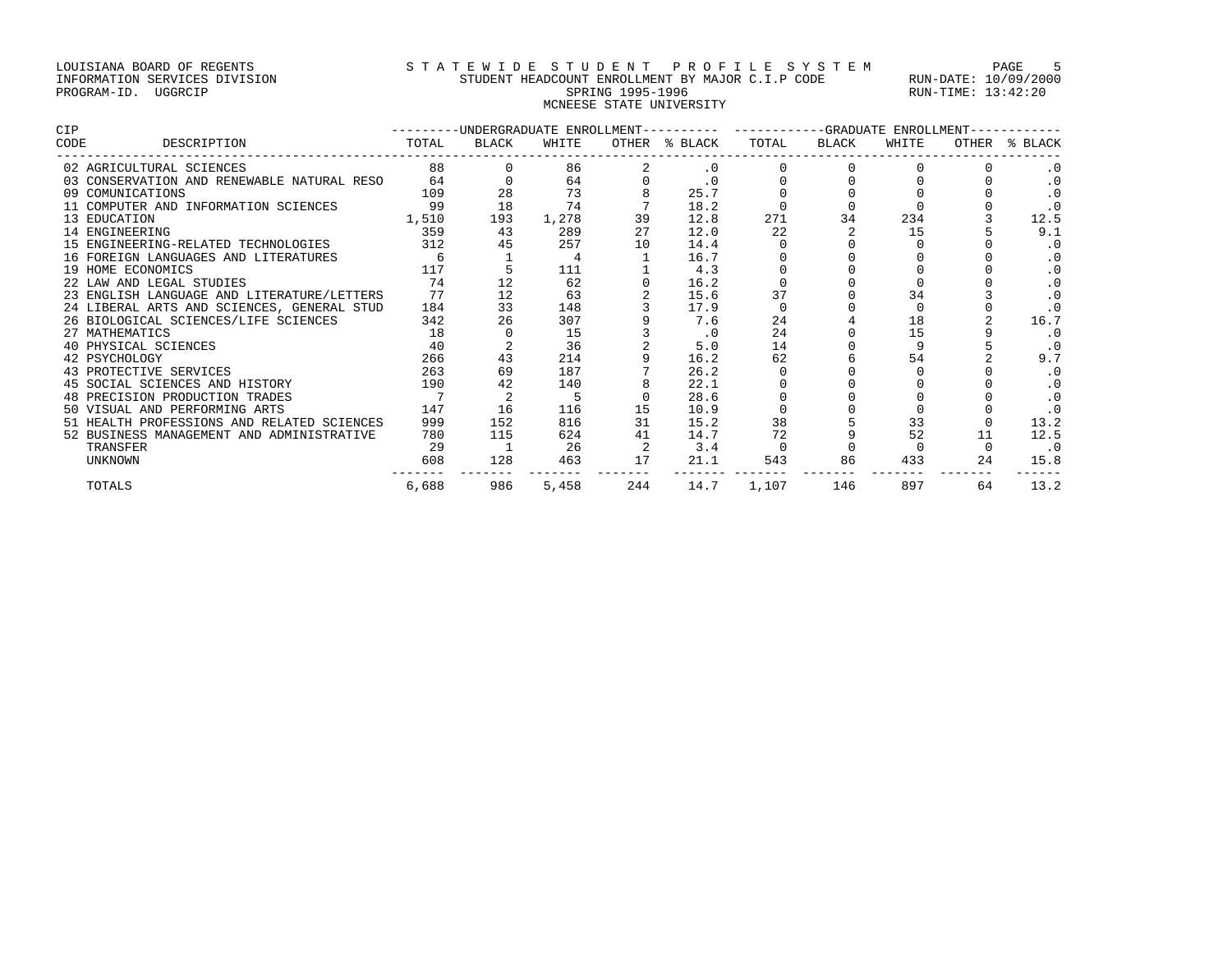# LOUISIANA BOARD OF REGENTS STATEWIDE STUDENT PROFILE SYSTEM PAGE 6 INFORMATION SERVICES DIVISION STUDENT HEADCOUNT ENROLLMENT BY MAJOR C.I.P CODE RUN-DATE: 10/09/2000 PROGRAM-ID. UGGRCIP SPRING 1995-1996 SPRING 1995-1996 RUN-TIME: 13:42:20 NICHOLLS STATE UNIVERSITY

| <b>CIP</b>                                 | -UNDERGRADUATE ENROLLMENT----------<br>-------- |              |       |     |               | ---GRADUATE ENROLLMENT |              |       |       |           |
|--------------------------------------------|-------------------------------------------------|--------------|-------|-----|---------------|------------------------|--------------|-------|-------|-----------|
| CODE<br>DESCRIPTION                        | TOTAL                                           | <b>BLACK</b> | WHITE |     | OTHER % BLACK | TOTAL                  | <b>BLACK</b> | WHITE | OTHER | % BLACK   |
| 01 AGRICULTURAL BUSINESS AND PRODUCTION    | 27                                              |              | 25    |     | 3.7           |                        |              |       |       |           |
| 08 MARKETING OPERATIONS/MARKETING AND DIST |                                                 |              |       |     | 33.3          |                        |              |       |       | $\cdot$ 0 |
| 09 COMUNICATIONS                           | 93                                              |              | 79    |     | 8.6           |                        |              |       |       | $\cdot$ 0 |
| 11 COMPUTER AND INFORMATION SCIENCES       | 67                                              |              | 60    |     | 7.5           |                        |              |       |       | $\cdot$ 0 |
| 12 PERSONAL AND MISCELLANEOUS SERVICES     | 11                                              |              | 11    |     | $\cdot$ 0     |                        |              |       |       | $\cdot$ 0 |
| 13 EDUCATION                               | 667                                             |              | 607   | 22  | 5.7           | 158                    |              | 146   |       | 3.8       |
| 15 ENGINEERING-RELATED TECHNOLOGIES        | 135                                             |              | 116   | 10  | 6.7           |                        |              |       |       | $\cdot$ 0 |
| 16 FOREIGN LANGUAGES AND LITERATURES       |                                                 |              |       |     | $\cdot$ 0     |                        |              |       |       |           |
| 19 HOME ECONOMICS                          | 232                                             | 38           | 189   |     | 16.4          |                        |              |       |       | $\cdot$ 0 |
| 22 LAW AND LEGAL STUDIES                   | 71                                              | 11           | 54    |     | 15.5          |                        |              |       |       |           |
| 23 ENGLISH LANGUAGE AND LITERATURE/LETTERS | 21                                              |              | 20    |     | 4.8           |                        |              |       |       | $\cdot$ 0 |
| 24 LIBERAL ARTS AND SCIENCES, GENERAL STUD | 388                                             | 73           | 296   | 19  | 18.8          |                        |              |       |       |           |
| 26 BIOLOGICAL SCIENCES/LIFE SCIENCES       | 165                                             |              | 144   |     | 7.3           |                        |              |       |       |           |
| 27 MATHEMATICS                             | 22                                              |              | 16    |     | 13.6          | 15                     |              |       |       | 13.3      |
| 40 PHYSICAL SCIENCES                       | 50                                              |              | 47    |     | $\cdot$ 0     |                        |              |       |       | $\cdot$ 0 |
| 42 PSYCHOLOGY                              | 116                                             | 10           | 101   |     | 8.6           | 29                     |              |       |       | 17.2      |
| 43 PROTECTIVE SERVICES                     | 41                                              |              | 29    |     | 22.0          |                        |              |       |       |           |
| 45 SOCIAL SCIENCES AND HISTORY             | 107                                             | 18           | 83    |     | 16.8          |                        |              |       |       |           |
| 49 TRANSPORTATION AND MATERIALS MOVING WOR |                                                 |              |       |     | 100.0         |                        |              |       |       |           |
| 50 VISUAL AND PERFORMING ARTS              | 46                                              |              | 42    |     | $\cdot$ 0     |                        |              |       |       | $\cdot$ 0 |
| 51 HEALTH PROFESSIONS AND RELATED SCIENCES | 712                                             | 92           | 590   | 30  | 12.9          |                        |              |       |       |           |
| 52 BUSINESS MANAGEMENT AND ADMINISTRATIVE  | 551                                             | 50           | 461   | 40  | 9.1           | 99                     |              | 65    | 31    | 3.0       |
| TRANSFER                                   | 194                                             | 12           | 175   |     | 6.2           |                        |              |       |       | $\cdot$ 0 |
| <b>UNKNOWN</b>                             | 2,181                                           | 460          | 1,607 | 114 | 21.1          | 596                    | 96           | 485   | 15    | 16.1      |
| TOTALS                                     | 5,902                                           | 852          | 4,755 | 295 | 14.4          | 897                    | 112          | 725   | 60    | 12.5      |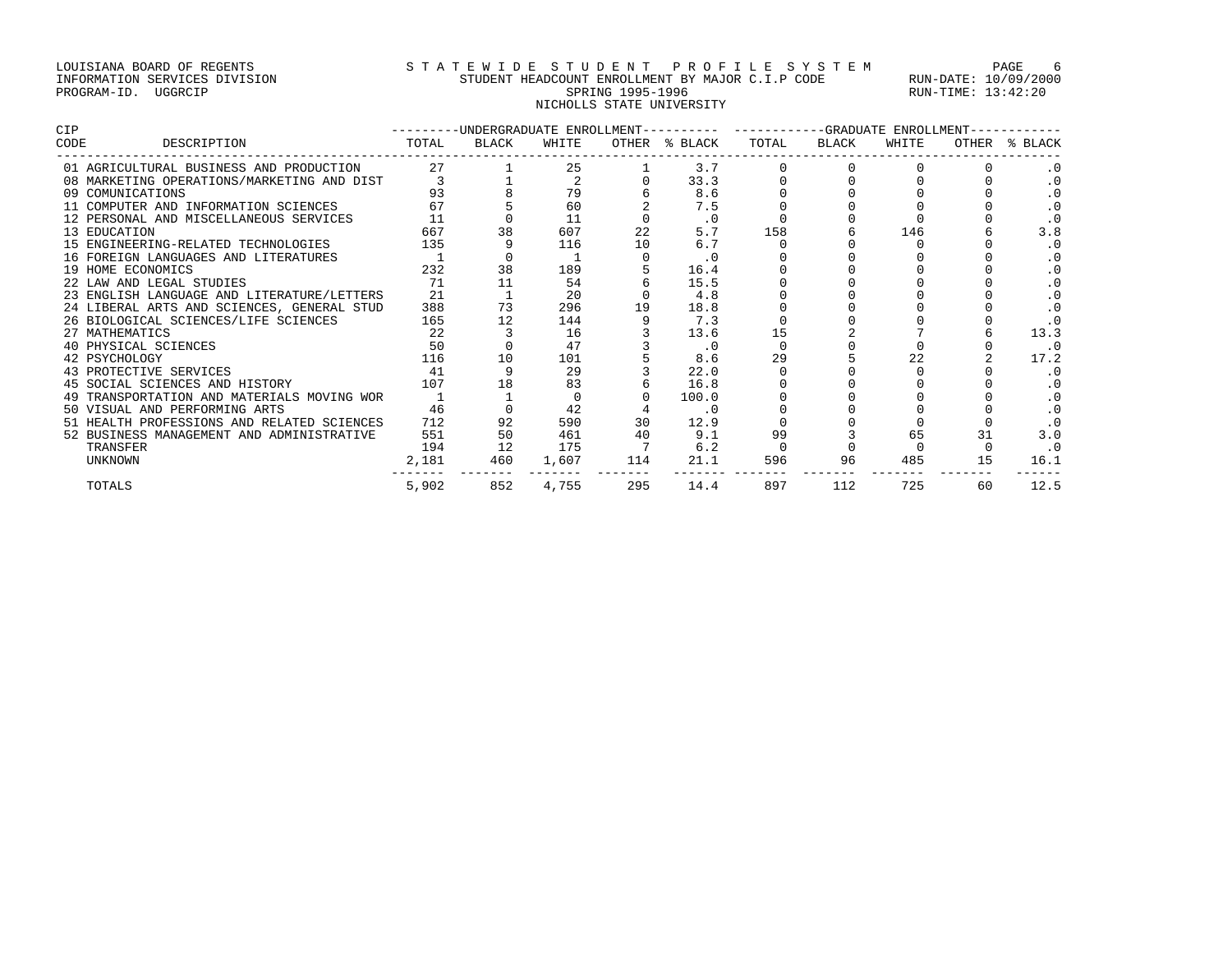# LOUISIANA BOARD OF REGENTS STATEWIDE STUDENT PROFILE SYSTEM PAGE 7 INFORMATION SERVICES DIVISION STUDENT HEADCOUNT ENROLLMENT BY MAJOR C.I.P CODE RUN-DATE: 10/09/2000 PROGRAM-ID. UGGRCIP SPRING 1995-1996 SPRING 1995-1996 RUN-TIME: 13:42:20 UNIVERSITY OF LA. IN MONROE

| CIP                                           | ---------UNDERGRADUATE ENROLLMENT---------- ----------GRADUATE ENROLLMENT------ |          |       |                |                           |          |          |          |     |               |
|-----------------------------------------------|---------------------------------------------------------------------------------|----------|-------|----------------|---------------------------|----------|----------|----------|-----|---------------|
| <b>TOTAL</b><br>CODE<br>DESCRIPTION           |                                                                                 | BLACK    | WHITE |                | OTHER % BLACK TOTAL BLACK |          |          | WHITE    |     | OTHER % BLACK |
| 01 AGRICULTURAL BUSINESS AND PRODUCTION 175   |                                                                                 | 10       | 164   |                | 5.7                       |          |          |          |     |               |
| 02 AGRICULTURAL SCIENCES                      |                                                                                 | $\Omega$ |       |                | $\cdot$ 0                 |          |          |          |     | $\cdot$ 0     |
| 03 CONSERVATION AND RENEWABLE NATURAL RESO    |                                                                                 |          |       |                | $\cdot$ 0                 |          |          |          |     | $\cdot$ 0     |
| 09 COMUNICATIONS                              | 182                                                                             | 46       | 121   | 15             | 25.3                      | 28       |          | 21       |     | 10.7          |
| 11 COMPUTER AND INFORMATION SCIENCES          | 145                                                                             | 49       | 81    | 15             | 33.8                      | $\Omega$ | $\Omega$ | $\Omega$ |     | . 0           |
| 13 EDUCATION                                  | 1,101                                                                           | 260      | 827   | 14             | 23.6                      | 431      | 85       | 327      | 19  | 19.7          |
| 15 ENGINEERING-RELATED TECHNOLOGIES 126       |                                                                                 |          | 118   |                | 4.8                       |          |          |          |     | $\cdot$ 0     |
| 16 FOREIGN LANGUAGES AND LITERATURES          | 11                                                                              |          | 9     |                | $\cdot$ 0                 |          |          |          |     | $\cdot$ 0     |
| 19 HOME ECONOMICS                             |                                                                                 |          |       |                | $\cdot$ 0                 |          |          | 37       |     | 9.5           |
| 20 VOCATIONAL HOME ECONOMICS                  | 43                                                                              | 30       | 12    |                | 69.8                      |          |          |          |     | $\cdot$ 0     |
| 22 LAW AND LEGAL STUDIES                      | 86                                                                              | 36       | 48    |                | 41.9                      |          |          |          |     | $\cdot$ 0     |
| 23 ENGLISH LANGUAGE AND LITERATURE/LETTERS    | 82                                                                              | 11       | 68    |                | 13.4                      | 29       |          | 24       |     | 6.9           |
| 24 LIBERAL ARTS AND SCIENCES, GENERAL STUD    | 602                                                                             | 116      | 475   | 11             | 19.3                      | $\Omega$ |          | $\Omega$ |     | .0            |
| 26 BIOLOGICAL SCIENCES/LIFE SCIENCES          | 290                                                                             | 40       | 237   | 13             | 13.8                      | 32       |          | 23       |     | 6.3           |
| 27 MATHEMATICS                                | 12                                                                              |          | 9     |                | 16.7                      | $\Omega$ |          |          |     | $\cdot$ 0     |
| 30 MULTI/INTERDISCIPLINARY STUDIES            | $\overline{0}$                                                                  |          |       |                | $\cdot$ 0                 | 22       |          | 17       |     | 13.6          |
| 31 PARKS, RECREATION, LEISURE AND FITNESS     | 94                                                                              | 21       | 71    |                | 22.3                      | $\Omega$ |          |          |     | .0            |
| 40 PHYSICAL SCIENCES                          | 78                                                                              |          | 67    |                | 10.3                      | 31       |          |          | 22  | $\cdot$ 0     |
| 42 PSYCHOLOGY                                 | 341                                                                             | 82       | 249   | 10             | 24.0                      | 60       |          | 52       |     | 10.0          |
| 43 PROTECTIVE SERVICES                        | 471                                                                             | 162      | 306   |                | 34.4                      | 28       |          | 25       |     | 10.7          |
| 44 PUBLIC ADMINISTRATION AND SERVICES         | 211                                                                             | 87       | 118   |                | 41.2                      | $\Omega$ |          | $\Omega$ |     | $\cdot$ 0     |
| 45 SOCIAL SCIENCES AND HISTORY                | 191                                                                             | 72       | 115   |                | 37.7                      | 19       |          | 18       |     | 5.3           |
| 49 TRANSPORTATION AND MATERIALS MOVING WOR 95 |                                                                                 |          | 79    |                | 9.5                       | $\Omega$ |          |          |     | $\cdot$ 0     |
| 50 VISUAL AND PERFORMING ARTS                 | 85                                                                              | 19       | 63    | $\overline{3}$ | 22.4                      | 20       |          | 10       |     | 10.0          |
| 51 HEALTH PROFESSIONS AND RELATED SCIENCES    | 3,569                                                                           | 669      | 2,605 | 295            | 18.7                      | 124      | 11       | 75       | 38  | 8.9           |
| 52 BUSINESS MANAGEMENT AND ADMINISTRATIVE     | 1,218                                                                           | 324      | 812   | 82             | 26.6                      | 132      |          | 54       | 71  | 5.3           |
| TRANSFER                                      | 85                                                                              | 22       | 57    | $6^{\circ}$    | 25.9                      | - 0      | $\Omega$ |          |     | $\cdot$ 0     |
| UNKNOWN                                       | 362                                                                             | 77       | 270   | 15             | 21.3                      | 380      | 109      | 269      |     | 28.7          |
| TOTALS                                        | 9,670                                                                           | 2,158    | 6,996 | 516            | 22.3                      | 1,378    | 238      | 961      | 179 | 17.3          |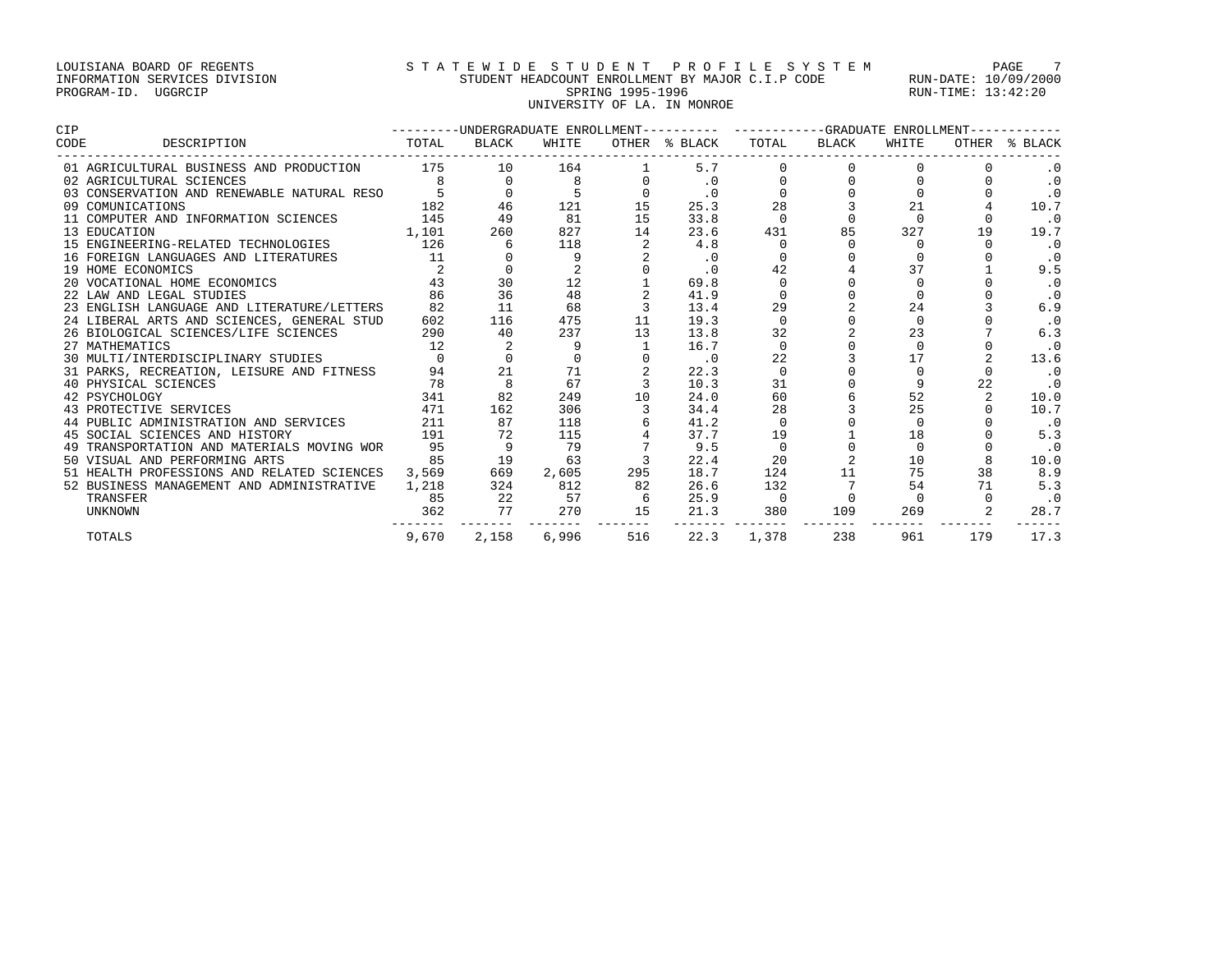# LOUISIANA BOARD OF REGENTS STATEWIDE STUDENT PROFILE SYSTEM PAGE 8 INFORMATION SERVICES DIVISION STUDENT HEADCOUNT ENROLLMENT BY MAJOR C.I.P CODE RUN-DATE: 10/09/2000 PROGRAM-ID. UGGRCIP SPRING 1995-1996 SPRING 1995-1996 RUN-TIME: 13:42:20 NORTHWESTERN STATE UNIVERSITY

| <b>CIP</b>                                       | ---------UNDERGRADUATE ENROLLMENT---------- ----------GRADUATE ENROLLMENT------ |       |       |                |               |       |       |       |    |               |
|--------------------------------------------------|---------------------------------------------------------------------------------|-------|-------|----------------|---------------|-------|-------|-------|----|---------------|
| DESCRIPTION<br>CODE                              | TOTAL                                                                           | BLACK | WHITE |                | OTHER % BLACK | TOTAL | BLACK | WHITE |    | OTHER % BLACK |
| 03 CONSERVATION AND RENEWABLE NATURAL RESO       |                                                                                 |       |       |                | $\cdot$ 0     |       |       |       |    |               |
| 09 COMUNICATIONS                                 | 130                                                                             | 26    | 97    |                | 20.0          |       |       |       |    | $\cdot$ 0     |
| 11 COMPUTER AND INFORMATION SCIENCES             | 183                                                                             | 67    | 105   | 11             | 36.6          |       |       |       |    | $\cdot$ 0     |
| 13 EDUCATION                                     | 1,238                                                                           | 229   | 920   | 89             | 18.5          | 431   | 56    | 332   | 43 | 13.0          |
| 15 ENGINEERING-RELATED TECHNOLOGIES              | 189                                                                             | 45    | 129   | 15             | 23.8          |       |       |       |    | $\cdot$ 0     |
| 19 HOME ECONOMICS                                | 48                                                                              |       | 36    |                | 14.6          |       |       |       |    | $\cdot$ 0     |
| 23 ENGLISH LANGUAGE AND LITERATURE/LETTERS 119   |                                                                                 | 16    | 94    |                | 13.4          | 25    |       |       |    | 4.0           |
| 24 LIBERAL ARTS AND SCIENCES, GENERAL STUD 1,089 |                                                                                 | 253   | 723   | 113            | 23.2          |       |       |       |    | $\cdot$ 0     |
| 26 BIOLOGICAL SCIENCES/LIFE SCIENCES             | 440                                                                             | 81    | 318   | 41             | 18.4          |       |       |       |    | $\cdot$ 0     |
| 27 MATHEMATICS                                   | 28                                                                              |       | 20    |                | 14.3          |       |       |       |    | $\cdot$ 0     |
| 40 PHYSICAL SCIENCES                             | 56                                                                              | 13    | 38    |                | 23.2          |       |       |       |    | $\cdot$ 0     |
| 42 PSYCHOLOGY                                    | 303                                                                             | 86    | 177   | 40             | 28.4          |       |       | 38    |    | 9.5           |
| 44 PUBLIC ADMINISTRATION AND SERVICES            | 240                                                                             | 107   | 109   | 24             | 44.6          |       |       |       |    | $\cdot$ 0     |
| 45 SOCIAL SCIENCES AND HISTORY                   | 246                                                                             | 54    | 169   | 23             | 22.0          | 31    |       | 27    |    | $\cdot$ 0     |
| 48 PRECISION PRODUCTION TRADES                   |                                                                                 |       |       | $\Omega$       | 100.0         |       |       |       |    |               |
| 50 VISUAL AND PERFORMING ARTS                    | 130                                                                             | 17    | 101   | 12             | 13.1          | 13    |       |       |    | 7.7           |
| 51 HEALTH PROFESSIONS AND RELATED SCIENCES       | 2,195                                                                           | 446   | 1,573 | 176            | 20.3          | 107   | 10    | 94    |    | 9.3           |
| 52 BUSINESS MANAGEMENT AND ADMINISTRATIVE        | 854                                                                             | 224   | 552   | 78             | 26.2          |       |       |       |    | 33.3          |
| TRANSFER                                         | 181                                                                             |       | 158   | 17             | 3.3           |       |       |       |    | . 0           |
| <b>UNKNOWN</b>                                   | 31                                                                              |       | 22    | $\overline{4}$ | 16.1          | 343   | 68    | 263   |    | 19.8          |
| TOTALS                                           | 7,702                                                                           | 1,687 | 5,342 | 673            | 21.9          | 998   | 142   | 781   | 75 | 14.2          |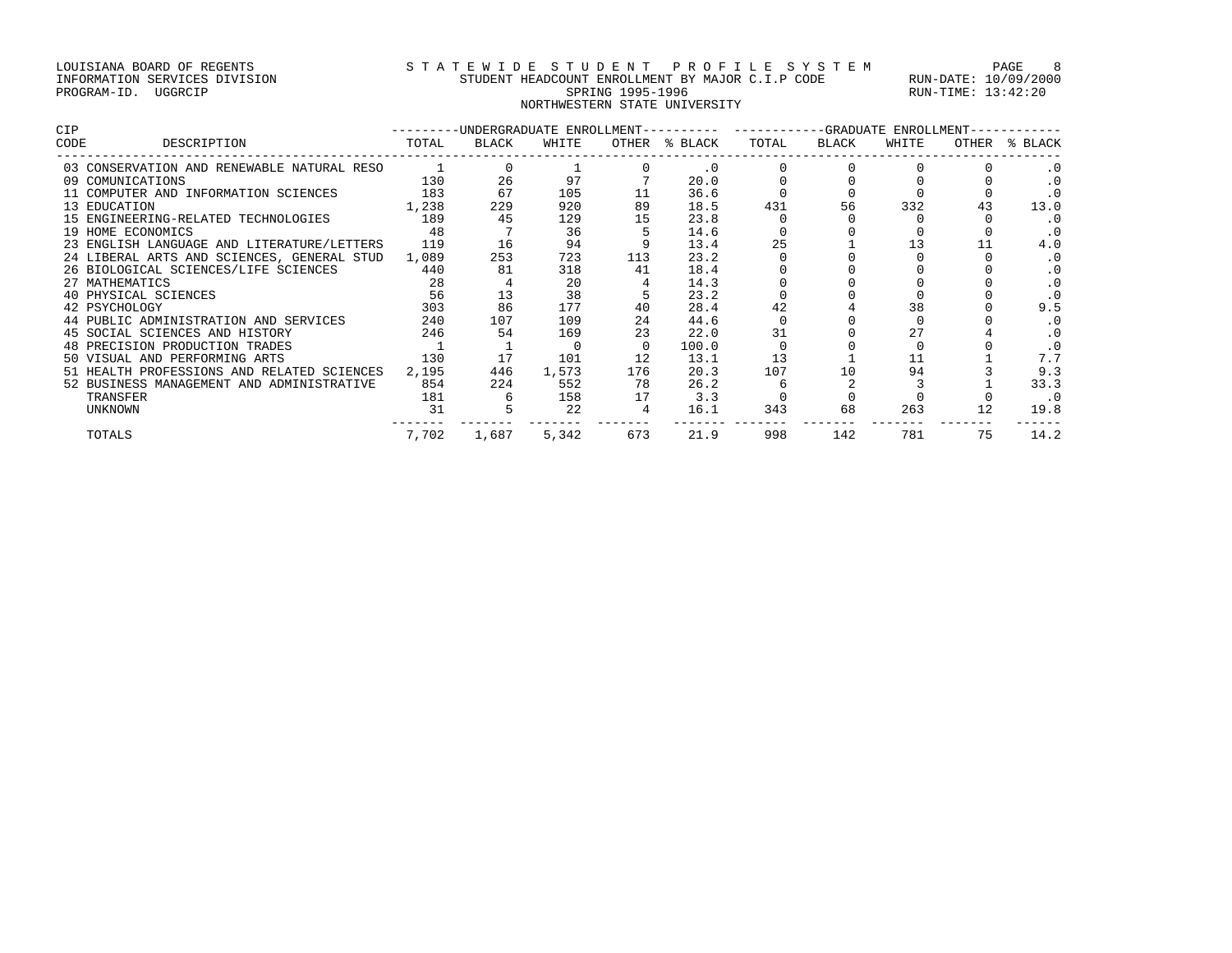# LOUISIANA BOARD OF REGENTS S T A T E W I D E S T U D E N T P R O F I L E S Y S T E M PAGE 9 INFORMATION SERVICES DIVISION STUDENT HEADCOUNT ENROLLMENT BY MAJOR C.I.P CODE RUN-DATE: 10/09/2000 PROGRAM-ID. UGGRCIP SPRING 1995-1996 SPRING 1995-1996 RUN-TIME: 13:42:20 SOUTHEASTERN LA. UNIVERSITY

| CIP                                        |        |       |        |     | ---------UNDERGRADUATE ENROLLMENT---------- ----------GRADUATE ENROLLMENT-- |       |       |       |    |               |
|--------------------------------------------|--------|-------|--------|-----|-----------------------------------------------------------------------------|-------|-------|-------|----|---------------|
| CODE<br>DESCRIPTION                        | TOTAL  | BLACK | WHITE  |     | OTHER % BLACK                                                               | TOTAL | BLACK | WHITE |    | OTHER % BLACK |
| 02 AGRICULTURAL SCIENCES                   | 36     |       | 34     |     | 2.8                                                                         |       |       |       |    |               |
| 09 COMUNICATIONS                           | 247    | 23    | 217    |     | 9.3                                                                         |       |       |       |    | $\cdot$ 0     |
| 11 COMPUTER AND INFORMATION SCIENCES       | 218    | 19    | 194    |     | 8.7                                                                         |       |       |       |    | $\cdot$ 0     |
| 13 EDUCATION                               | 2,142  | 135   | 1,968  | 39  | 6.3                                                                         | 271   | 10    | 260   |    | 3.7           |
| 15 ENGINEERING-RELATED TECHNOLOGIES        | 271    |       | 255    |     | 2.6                                                                         |       |       |       |    | $\cdot$ 0     |
| 16 FOREIGN LANGUAGES AND LITERATURES       | 27     |       | 17     |     | 3.7                                                                         |       |       |       |    |               |
| 19 HOME ECONOMICS                          | 102    |       | 91     |     | 7.8                                                                         |       |       |       |    | $\cdot$ 0     |
| 23 ENGLISH LANGUAGE AND LITERATURE/LETTERS | 98     |       | 95     |     | 2.0                                                                         | 16    |       |       |    | 6.3           |
| 24 LIBERAL ARTS AND SCIENCES, GENERAL STUD | 233    | 20    | 209    |     | 8.6                                                                         |       |       |       |    | . 0           |
| 26 BIOLOGICAL SCIENCES/LIFE SCIENCES       | 488    | 22    | 448    | 18  | 4.5                                                                         | 23    |       |       |    | $\cdot$ 0     |
| 27 MATHEMATICS                             | 26     |       | 22     |     | 7.7                                                                         |       |       |       |    | .0            |
| 40 PHYSICAL SCIENCES                       | 72     |       | 66     |     | 4.2                                                                         |       |       |       |    | $\cdot$ 0     |
| 42 PSYCHOLOGY                              | 338    | 25    | 306    |     | 7.4                                                                         |       |       | 16    |    | $\cdot$ 0     |
| 43 PROTECTIVE SERVICES                     | 462    | 31    | 419    | 12  | 6.7                                                                         |       |       |       |    |               |
| 44 PUBLIC ADMINISTRATION AND SERVICES      | 355    | 47    | 300    |     | 13.2                                                                        |       |       |       |    | $\cdot$ 0     |
| 45 SOCIAL SCIENCES AND HISTORY             | 286    | 19    | 257    | 10  | 6.6                                                                         |       |       |       |    | $\cdot$ 0     |
| 48 PRECISION PRODUCTION TRADES             | 73     |       | 67     |     | 2.7                                                                         |       |       |       |    |               |
| 50 VISUAL AND PERFORMING ARTS              | 178    |       | 163    |     | 4.5                                                                         |       |       |       |    | 33.3          |
| 51 HEALTH PROFESSIONS AND RELATED SCIENCES | 1,774  | 185   | 1,546  | 43  | 10.4                                                                        | 65    |       | 65    |    |               |
| 52 BUSINESS MANAGEMENT AND ADMINISTRATIVE  | 1,905  | 136   | 1,694  | 75  | 7.1                                                                         | 130   |       |       | 40 | 2.3           |
| TRANSFER                                   | 265    | 17    | 238    | 10  | 6.4                                                                         |       |       |       |    | $\cdot$ 0     |
| <b>UNKNOWN</b>                             | 2,810  | 420   | 2,290  | 100 | 14.9                                                                        | 913   | 120   | 779   | 14 | 13.1          |
| TOTALS                                     | 12,406 | 1,133 | 10,896 | 377 | 9.1                                                                         | 1,462 | 136   | 1,267 | 59 | 9.3           |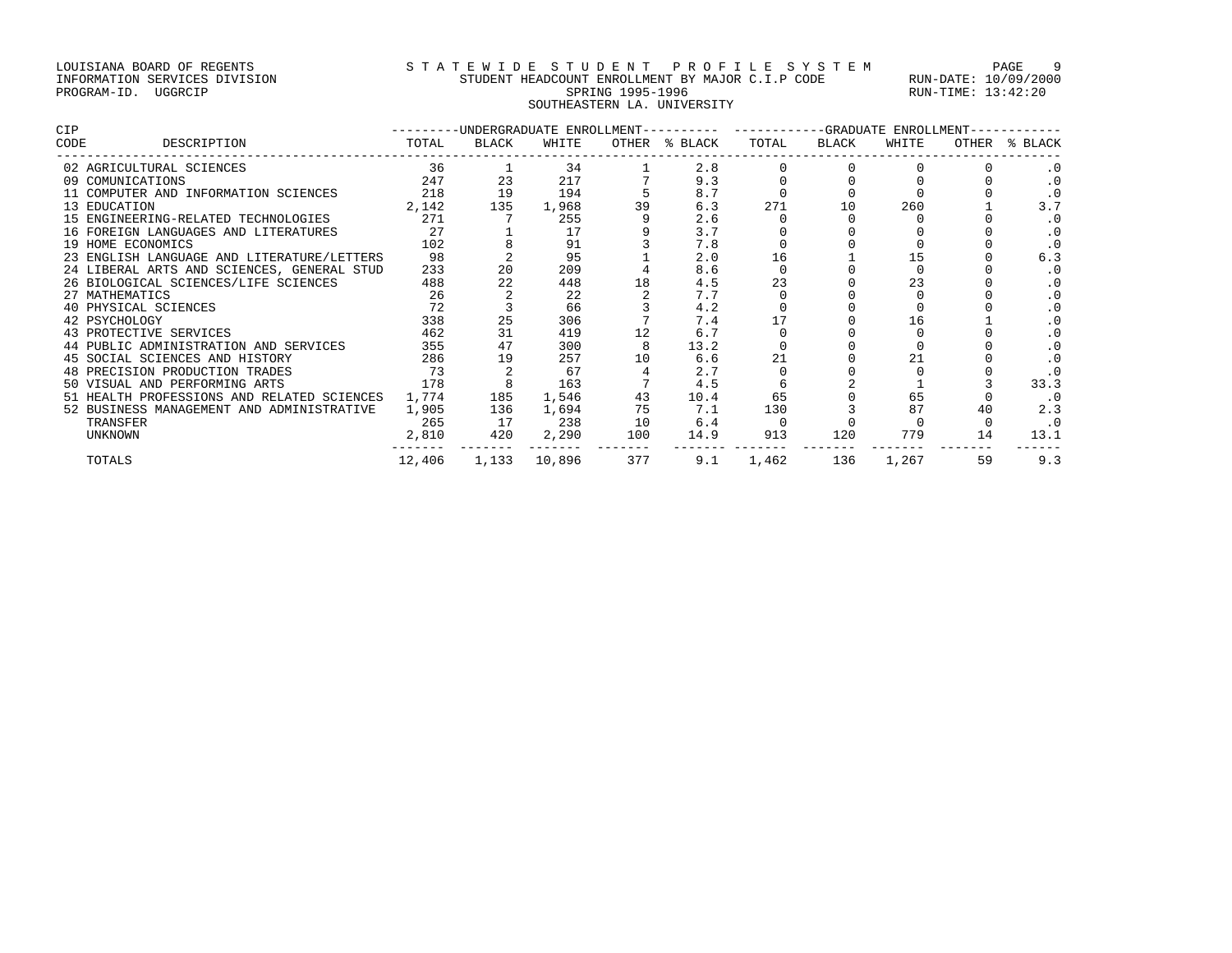# LOUISIANA BOARD OF REGENTS S T A T E W I D E S T U D E N T P R O F I L E S Y S T E M PAGE 10 INFORMATION SERVICES DIVISION STUDENT HEADCOUNT ENROLLMENT BY MAJOR C.I.P CODE RUN-DATE: 10/09/2000 PROGRAM-ID. UGGRCIP SPRING 1995-1996 SPRING 1995-1996 RUN-TIME: 13:42:20 UNIVERSITY OF LA. IN LAFAYETTE

| CIP                                        |          |                | ---------UNDERGRADUATE ENROLLMENT---------- ----------GRADUATE ENROLLMENT----------- |                |                             |                |          |             |          |               |
|--------------------------------------------|----------|----------------|--------------------------------------------------------------------------------------|----------------|-----------------------------|----------------|----------|-------------|----------|---------------|
| CODE<br>DESCRIPTION                        | TOTAL    | BLACK          | WHITE                                                                                |                | OTHER % BLACK               | TOTAL          | BLACK    | WHITE       |          | OTHER % BLACK |
| 01 AGRICULTURAL BUSINESS AND PRODUCTION    |          | 41 — 1         | 34                                                                                   |                | 7.3                         |                |          | $\Omega$    |          | $\cdot$ 0     |
| 02 AGRICULTURAL SCIENCES                   |          | 77             | 68                                                                                   |                | 9.1                         |                |          |             |          | $\cdot$ 0     |
| 03 CONSERVATION AND RENEWABLE NATURAL RESO | 197      |                | 187                                                                                  |                | 1.0                         |                |          |             |          | $\cdot$ 0     |
| 04 ARCHITECTURE AND RELATED PROGRAMS       | 255      | 21             | 200                                                                                  | 34             | 8.2                         |                |          |             |          | $\cdot$ 0     |
| 05 AREA, ETHNIC AND CULTURAL STUDIES       | $\Omega$ | $\Omega$       | $\Omega$                                                                             |                | $\cdot$ 0                   | 10             |          |             |          | 10.0          |
| 08 MARKETING OPERATIONS/MARKETING AND DIST | 70       | 16             | 50                                                                                   |                | 22.9                        | $\Omega$       |          |             |          | $\cdot$ 0     |
| 09 COMUNICATIONS                           | 509      | 108            | 386                                                                                  | 15             | 21.2                        | 36             | 6        | 27          |          | 16.7          |
| 11 COMPUTER AND INFORMATION SCIENCES       | 302      | 57             | 218                                                                                  | 27             | 18.9                        | 104            |          | 32          | 71       | 1.0           |
| 13 EDUCATION                               | 2,108    | 426            | 1,634                                                                                | 48             | 20.2                        | 292            | 30       | 253         | 9        | 10.3          |
| 14 ENGINEERING                             | 729      | 99             | 541                                                                                  | 89             | 13.6                        | 140            | 5        | 52          | 83       | 3.6           |
| 15 ENGINEERING-RELATED TECHNOLOGIES        | 332      | 64             | 249                                                                                  | 19             | 19.3                        | $\Omega$       |          |             |          | $\cdot$ 0     |
| 16 FOREIGN LANGUAGES AND LITERATURES       | 29       | $\overline{0}$ | 23                                                                                   | 6              | $\cdot$ 0                   | 15             |          |             |          | 13.3          |
| 19 HOME ECONOMICS                          | 508      | 141            | 353                                                                                  | 14             | 27.8                        | 23             |          | 21          |          | 4.3           |
| 20 VOCATIONAL HOME ECONOMICS               | 18       | $\Omega$       | 18                                                                                   |                | $\cdot$ 0                   | $\Omega$       |          | $\cap$      |          | $\cdot$ 0     |
| 22 LAW AND LEGAL STUDIES                   | 104      | 39             | 61                                                                                   |                | 37.5                        |                |          |             |          | $\cdot$ 0     |
| 23 ENGLISH LANGUAGE AND LITERATURE/LETTERS | 203      | 25             | 172                                                                                  | 6              | 12.3                        | 122            |          | 112         |          | 2.5           |
| 24 LIBERAL ARTS AND SCIENCES, GENERAL STUD | 886      | 239            | 624                                                                                  | 23             | 27.0                        | $\Omega$       |          | $\Omega$    |          | $\cdot$ 0     |
| 26 BIOLOGICAL SCIENCES/LIFE SCIENCES       | 549      | 121            | 390                                                                                  | 38             | 22.0                        | 56             |          | 42          | 11       | 5.4           |
| 27 MATHEMATICS                             | 18       |                | 13                                                                                   |                | 22.2                        | 44             |          | 16          | 28       | $\cdot$ 0     |
| 38 PHILOSOPHY AND RELIGION                 | 9        |                |                                                                                      |                | $\overline{\phantom{0}}$ .0 | $\Omega$       |          | $\Omega$    |          | $\cdot$ 0     |
| 40 PHYSICAL SCIENCES                       | 80       | 12             | 63                                                                                   | 5              | 15.0                        | 29             |          | 21          |          | 3.4           |
| 42 PSYCHOLOGY                              | 475      | 113            | 340                                                                                  | 22             | 23.8                        | 34             |          | 30          |          | 8.8           |
| 43 PROTECTIVE SERVICES                     | 552      | 219            | 316                                                                                  | 17             | 39.7                        | $\mathbf 0$    |          | $\mathbf 0$ |          | $\cdot$ 0     |
| 45 SOCIAL SCIENCES AND HISTORY             | 469      | 125            | 322                                                                                  | 22             | 26.7                        | 19             |          | 18          |          | $\cdot$ 0     |
| 50 VISUAL AND PERFORMING ARTS              | 360      | 45             | 287                                                                                  | 28             | 12.5                        |                |          | 8           |          | $\cdot$ 0     |
| 51 HEALTH PROFESSIONS AND RELATED SCIENCES | 1,749    | 475            | 1,210                                                                                | 64             | 27.2                        | 125            | 9        | 106         | 10       | 7.2           |
| 52 BUSINESS MANAGEMENT AND ADMINISTRATIVE  | 1,984    | 403            | 1,435                                                                                | 146            | 20.3                        | 111            | 10       | 85          | 16       | 9.0           |
| TRANSFER                                   | 285      | 87             | 182                                                                                  | 16             | 30.5                        | $\overline{0}$ | $\Omega$ | $\Omega$    | $\Omega$ | $\cdot$ 0     |
| <b>UNKNOWN</b>                             | 1,336    | 194<br>.       | 1,058                                                                                | 84<br>$------$ | 14.5                        | 373            | 38       | 318         | 17       | 10.2          |
| TOTALS                                     | 14,234   | 3,045          | 10,441                                                                               | 748            | 21.4                        | 1,541          | 113      | 1,155       | 273      | 7.3           |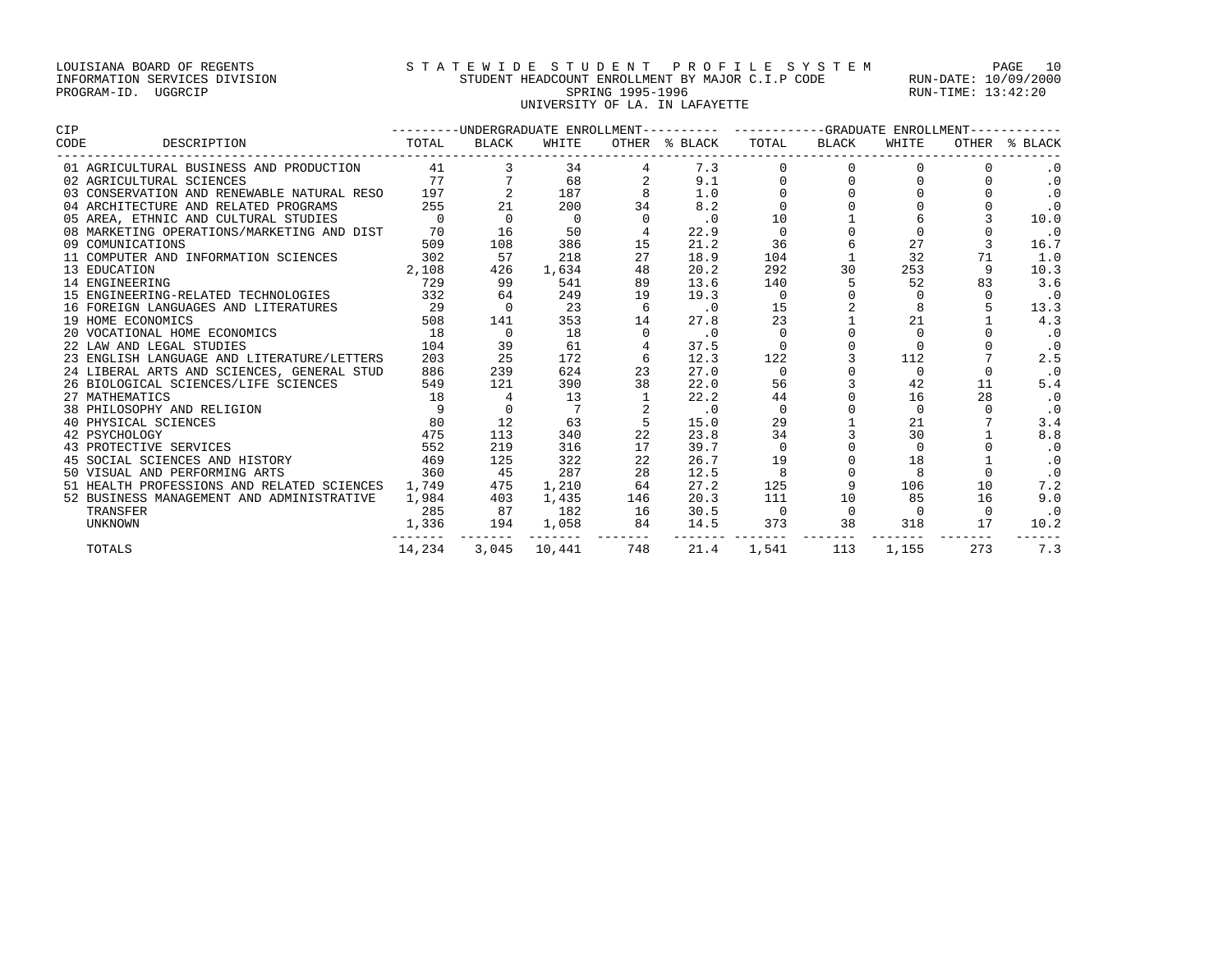# LOUISIANA BOARD OF REGENTS S T A T E W I D E S T U D E N T P R O F I L E S Y S T E M PAGE 11 INFORMATION SERVICES DIVISION STUDENT HEADCOUNT ENROLLMENT BY MAJOR C.I.P CODE RUN-DATE: 10/09/2000 PROGRAM-ID. UGGRCIP SPRING 1995-1996 SPRING 1995-1996 RUN-TIME: 13:42:20 L.S.U. AT ALEXANDRIA

| CIP  |                                            |       | -UNDERGRADUATE ENROLLMENT---------- |       |       |         |       |       | -GRADUATE ENROLLMENT-------- |       |         |
|------|--------------------------------------------|-------|-------------------------------------|-------|-------|---------|-------|-------|------------------------------|-------|---------|
| CODE | DESCRIPTION                                | TOTAL | <b>BLACK</b>                        | WHITE | OTHER | % BLACK | TOTAL | BLACK | WHITE                        | OTHER | % BLACK |
|      | 11 COMPUTER AND INFORMATION SCIENCES       | 34    |                                     | 26    |       | 23.5    |       |       |                              |       |         |
|      | 51 HEALTH PROFESSIONS AND RELATED SCIENCES | 774   | 106                                 | 644   | 24    | 13.7    |       |       |                              |       |         |
|      | 52 BUSINESS MANAGEMENT AND ADMINISTRATIVE  |       |                                     |       |       |         |       |       |                              |       |         |
|      | TRANSFER                                   | 1,457 | 165                                 | 1,246 | 46    | 11.3    |       |       |                              |       |         |
|      | UNKNOWN                                    | 104   |                                     | 94    |       | 7.7     |       |       |                              |       |         |
|      | TOTALS                                     | 2,377 | 287                                 | 2,018 |       | 12.1    |       |       |                              |       |         |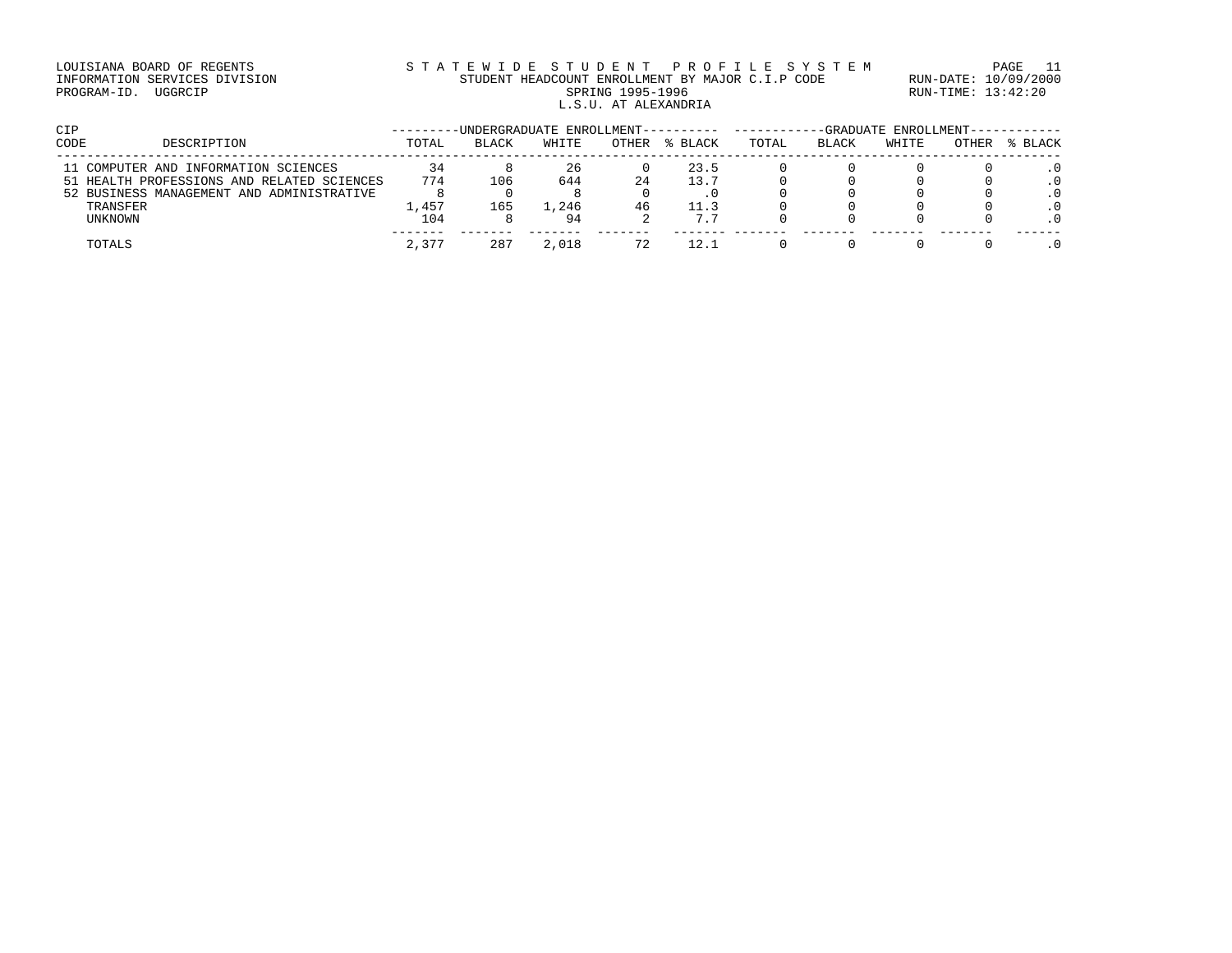### LOUISIANA BOARD OF REGENTS S T A T E W I D E S T U D E N T P R O F I L E S Y S T E M PAGE 12 INFORMATION SERVICES DIVISION STUDENT HEADCOUNT ENROLLMENT BY MAJOR C.I.P CODE RUN-DATE: 10/09/2000 PROGRAM-ID. UGGRCIP SPRING 1995-1996 SPRING 1995-1996 RUN-TIME: 13:42:20 L.S.U. IN BATON ROUGE

|                                                                                                                                                                                                                                                |     |                                               |                                          |                |                                 | --------UNDERGRADUATE ENROLLMENT--------- ----------GRADUATE ENROLLMENT---------- |                    |                |                 |               |
|------------------------------------------------------------------------------------------------------------------------------------------------------------------------------------------------------------------------------------------------|-----|-----------------------------------------------|------------------------------------------|----------------|---------------------------------|-----------------------------------------------------------------------------------|--------------------|----------------|-----------------|---------------|
|                                                                                                                                                                                                                                                |     | BLACK                                         | WHITE                                    |                |                                 | OTHER % BLACK TOTAL BLACK                                                         | ------------------ | WHITE          | --------------- | OTHER % BLACK |
| 01 AGRICULTURAL BUSINESS AND PRODUCTION $91$ 2<br>02 AGRICULTURAL SCIENCES 282 10                                                                                                                                                              |     |                                               |                                          | 70 19          | 2.2                             | $\begin{array}{c} 22 \\ 151 \\ 173 \end{array}$                                   |                    |                | 14              | 4.5           |
|                                                                                                                                                                                                                                                |     |                                               | 225                                      | 47             | 3.5                             |                                                                                   |                    | 77             | 72              | 1.3           |
| 03 CONSERVATION AND RENEWABLE NATURAL RESO 397                                                                                                                                                                                                 |     | $\begin{array}{c} 10 \\ 10 \\ 25 \end{array}$ | 363                                      | 24             | 2.5                             |                                                                                   | 2                  | 124            | 47              | 1.2           |
| 04 ARCHITECTURE AND RELATED PROGRAMS                                                                                                                                                                                                           | 572 |                                               | 439                                      | 108            | 4.4                             | 63                                                                                |                    | 48             | 14              | 1.6           |
|                                                                                                                                                                                                                                                |     | $\overline{0}$                                | $\overline{7}$                           |                | $\cdot$ 0                       | $\mathbf 0$                                                                       |                    | $\Omega$       | $\Omega$        | $\cdot$ 0     |
| 05 AREA, ETHNIC AND CULTURAL STUDIES 8<br>08 MARKETING OPERATIONS/MARKETING AND DIST 80                                                                                                                                                        |     | $7\overline{ }$                               | $\begin{array}{c} 64 \\ 509 \end{array}$ | 9              | 8.8                             | $\Omega$                                                                          |                    | $\Omega$       |                 | $\cdot$ 0     |
| 619<br>09 COMUNICATIONS                                                                                                                                                                                                                        |     | 50                                            |                                          | 60             | 8.1                             | 55                                                                                | $\overline{a}$     | 44             | 9               | 3.6           |
| 11 COMPUTER AND INFORMATION SCIENCES 260                                                                                                                                                                                                       |     | 27                                            | 179                                      | 54             | 10.4                            | 133                                                                               | $\overline{3}$     | 21             | 109             | 2.3           |
|                                                                                                                                                                                                                                                |     | 84                                            | 770                                      | 46             | 9.3                             | 697                                                                               | 93                 | 553            | 51              | 13.3          |
|                                                                                                                                                                                                                                                |     | 196                                           | 1,618                                    | 392            | 8.9                             | 442                                                                               | 16                 | 126            | 300             | 3.6           |
|                                                                                                                                                                                                                                                |     | $\overline{7}$                                | 112                                      | 16             | 5.2                             | $\Omega$                                                                          | $\Omega$           | $\Omega$       | $\Omega$        | $\cdot$ 0     |
|                                                                                                                                                                                                                                                |     | $5\overline{5}$                               | 66                                       | 11             | 6.1                             | 49                                                                                |                    | 34             | 13              | 4.1           |
| 11 CURRENTION<br>13 EDUCATION 14<br>14 ENGINEERING 2,206<br>15 ENGINEERING-RELATED TECHNOLOGIES 135<br>16 FOREIGN LANGUAGES AND LITERATURES 82<br>19 HOME ECONOMICS 310<br>22 LAW AND LEGAL STUDIES 19 52                                      |     | 15                                            | 273                                      | 22             | 4.8                             | 59                                                                                | 2                  | 44             | 13              | 3.4           |
|                                                                                                                                                                                                                                                |     | $\overline{\mathbf{3}}$                       | 44                                       | $\overline{4}$ | 5.9                             | $\overline{0}$                                                                    | $\Omega$           | $\Omega$       | $\Omega$        | $\cdot$ 0     |
| 23 ENGLISH LANGUAGE AND LITERATURE/LETTERS 532                                                                                                                                                                                                 |     | 50                                            | 462                                      | 20             | 9.4                             | 204                                                                               | 18                 | 163            | 23              | 8.8           |
| 24 LIBERAL ARTS AND SCIENCES, GENERAL STUD 794 77                                                                                                                                                                                              |     |                                               | 654                                      | 63             | 9.7                             | 29                                                                                | $\overline{1}$     | 28             | $\Omega$        | 3.4           |
| 25 LIBRARY SCIENCE                                                                                                                                                                                                                             |     | $\begin{matrix}0&0\end{matrix}$               | $\overline{0}$                           | $\Omega$       | $\overline{\phantom{0}}$ .0     | 124                                                                               | 12                 | 91             | 21              | $9.7$         |
| 26 BIOLOGICAL SCIENCES/LIFE SCIENCES 1,206 100                                                                                                                                                                                                 |     |                                               | 933                                      | 173            | 8.3                             | 188                                                                               |                    | 113            | 73              | 1.1           |
|                                                                                                                                                                                                                                                |     |                                               | 90                                       |                | 6.7                             | 77                                                                                |                    | 39             | 35              | 3.9           |
|                                                                                                                                                                                                                                                |     |                                               | $\overline{0}$                           |                | $\cdot$ 0                       | 15                                                                                |                    | 12             |                 | 6.7           |
|                                                                                                                                                                                                                                                |     | $\overline{0}$                                | 39                                       |                | $\cdot$ 0                       | 12                                                                                | $\Omega$           | 8              |                 | $\cdot$ 0     |
|                                                                                                                                                                                                                                                |     | 11                                            | 133                                      | 26             | 6.5                             | 304                                                                               | 30                 | 161            | 113             | 9.9           |
|                                                                                                                                                                                                                                                |     | 55                                            | 669                                      | 66             | 7.0                             | 124                                                                               | 2                  | 117            | 5 <sup>5</sup>  | 1.6           |
| 27 MATHEMATICS<br>30 MULTI/INTERDISCIPLINARY STUDIES<br>38 PHILOSOPHY AND RELIGION<br>43 PHILOSOPHY AND RELIGION<br>43 PROTECTIVE SERVICES<br>42 PSYCHOLOGY<br>43 PROTECTIVE SERVICES<br>44 PUBLIC ADMINISTRATION AND SERVICES<br>44 PUBLIC AD |     |                                               |                                          | $\Omega$       | 25.0                            | $\overline{0}$                                                                    | $\Omega$           | $\overline{0}$ | $\Omega$        | $\cdot$ 0     |
|                                                                                                                                                                                                                                                |     | $\overline{0}$                                |                                          | $\Omega$       | $\overline{\phantom{0}}$ .0     | 297                                                                               | 54                 | 230            | 13              | 18.2          |
| 45 SOCIAL SCIENCES AND HISTORY 11,179 104 999 76                                                                                                                                                                                               |     |                                               |                                          |                | 8.8                             | 332                                                                               | 18                 | 255            | 59              | 5.4           |
| 556<br>50 VISUAL AND PERFORMING ARTS                                                                                                                                                                                                           |     | 24 475                                        |                                          | 57             | 4.3                             | 237                                                                               | 10                 | 184            | 43              | 4.2           |
|                                                                                                                                                                                                                                                |     |                                               | 556                                      | 127            | 10.4                            | 425                                                                               | 13                 | 366            | 46              | 3.1           |
|                                                                                                                                                                                                                                                |     |                                               |                                          |                |                                 | 397                                                                               | 27                 | 292            | 78              | 6.8           |
| 50 VISUAL AND LEATED SCIENCES<br>52 BUSINESS MANAGEMENT AND ADMINISTRATIVE 1,997 146                                                                                                                                                           |     |                                               | _______   _______    _______             |                | 1,599 252 7.3<br>3,843 556 11.8 | 627                                                                               | 101                | 401            | 125             | 16.1          |
| <b>TOTALS</b>                                                                                                                                                                                                                                  |     |                                               |                                          |                | 19,117 1,683 15,194 2,240 8.8   | 5,236                                                                             | 416                |                | 3,538 1,282 7.9 |               |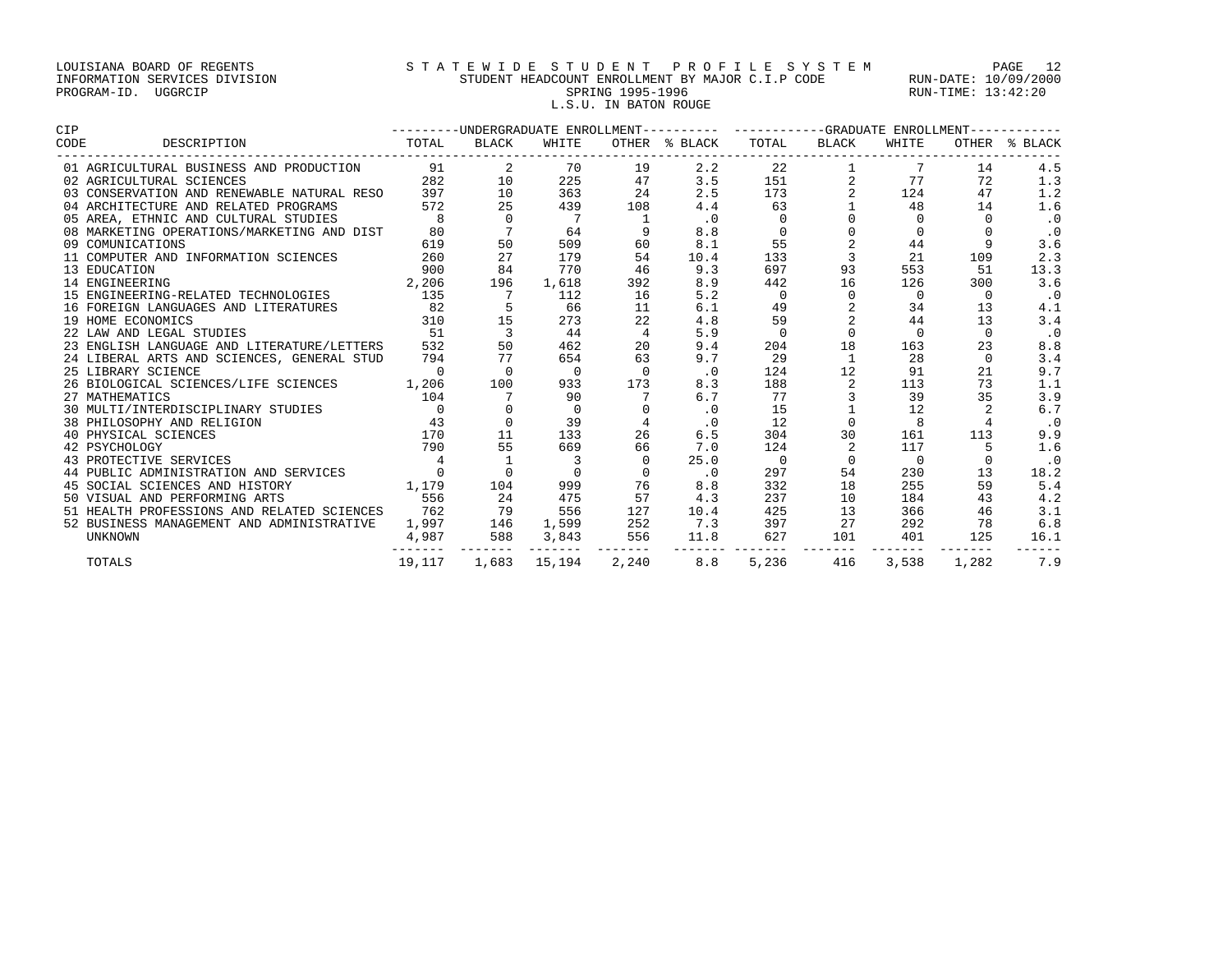# LOUISIANA BOARD OF REGENTS STATEWIDE STUDENT PROFILE SYSTEM PAGE 13 INFORMATION SERVICES DIVISION STUDENT HEADCOUNT ENROLLMENT BY MAJOR C.I.P CODE RUN-DATE: 10/09/2000 PROGRAM-ID. UGGRCIP SPRING 1995-1996 SPRING 1995-1996 RUN-TIME: 13:42:20 L.S.U. AT EUNICE

| <b>CIP</b> |                                            |       |              | -UNDERGRADUATE ENROLLMENT---------- |              |         |       |       | -GRADUATE ENROLLMENT----------- |       |         |
|------------|--------------------------------------------|-------|--------------|-------------------------------------|--------------|---------|-------|-------|---------------------------------|-------|---------|
| CODE       | DESCRIPTION                                | TOTAL | <b>BLACK</b> | WHITE                               | <b>OTHER</b> | % BLACK | TOTAL | BLACK | WHITE                           | OTHER | % BLACK |
|            | 24 LIBERAL ARTS AND SCIENCES, GENERAL STUD | 51    |              | 48                                  |              | 3.9     |       |       |                                 |       |         |
|            | 43 PROTECTIVE SERVICES                     | 94    | 28           | 64                                  |              | 29.8    |       |       |                                 |       |         |
|            | 51 HEALTH PROFESSIONS AND RELATED SCIENCES | 648   | 130          | 504                                 | $\perp$ 4    | 20.1    |       |       |                                 |       |         |
|            | 52 BUSINESS MANAGEMENT AND ADMINISTRATIVE  | 187   | 28           | 158                                 |              | 15.0    |       |       |                                 |       |         |
|            | UNKNOWN                                    | 1,464 | 178          | . . 258                             | 28           | 12.2    |       |       |                                 |       |         |
|            | TOTALS                                     | 2,444 | 366          | 2,032                               | 46           | 15.O    |       |       |                                 |       |         |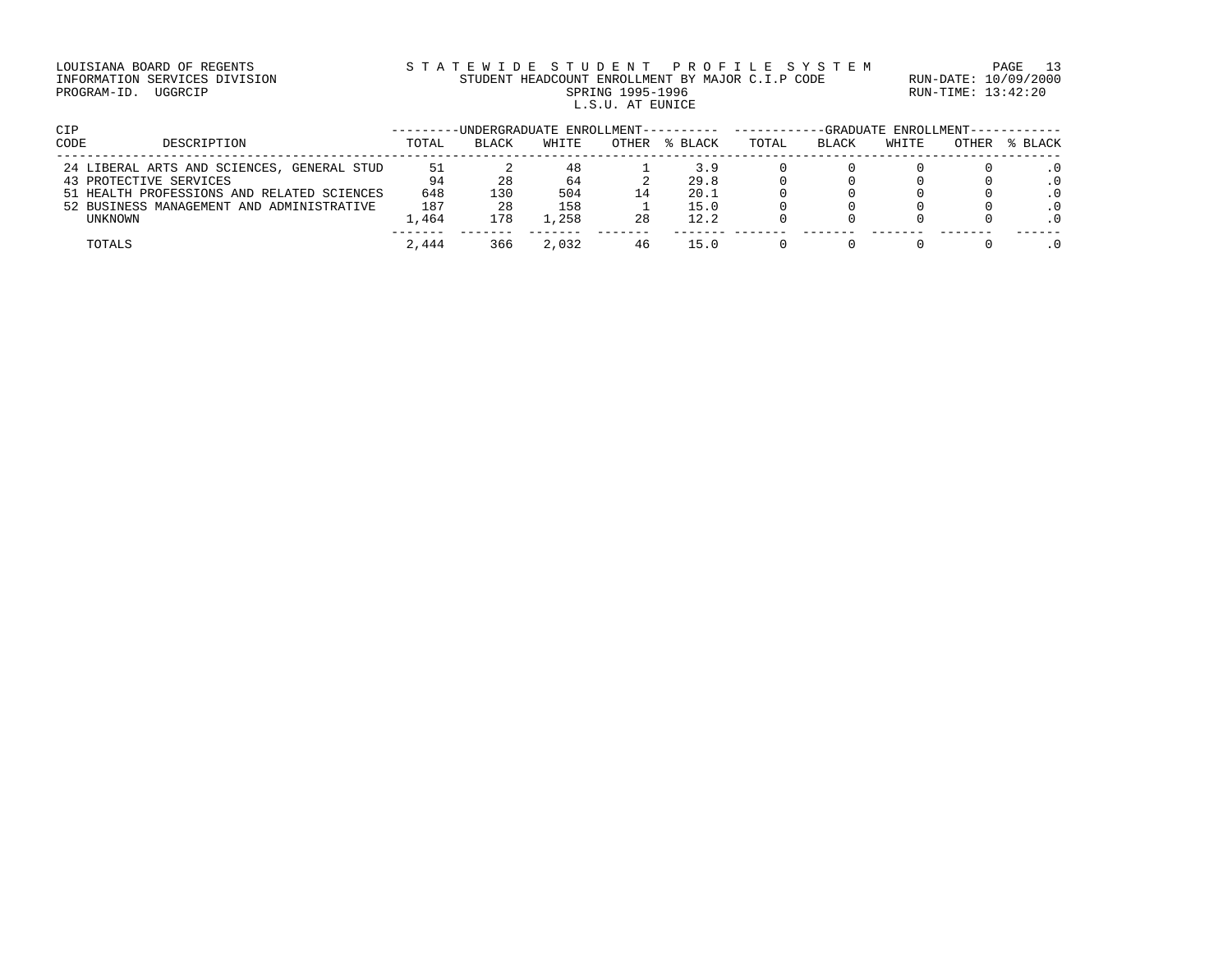## LOUISIANA BOARD OF REGENTS S T A T E W I D E S T U D E N T P R O F I L E S Y S T E M PAGE 14 INFORMATION SERVICES DIVISION STUDENT HEADCOUNT ENROLLMENT BY MAJOR C.I.P CODE RUN-DATE: 10/09/2000 PROGRAM-ID. UGGRCIP SPRING 1995-1996 SPRING 1995-1996 RUN-TIME: 13:42:20 L.S.U. IN SHREVEPORT

| CIP  |                                            |       | -UNDERGRADUATE ENROLLMENT-- |       |       |           |       |       | -GRADUATE ENROLLMENT- |       |           |
|------|--------------------------------------------|-------|-----------------------------|-------|-------|-----------|-------|-------|-----------------------|-------|-----------|
| CODE | DESCRIPTION                                | TOTAL | BLACK                       | WHITE | OTHER | % BLACK   | TOTAL | BLACK | WHITE                 | OTHER | % BLACK   |
|      | 03 CONSERVATION AND RENEWABLE NATURAL RESO | 26    |                             | 26    |       | $\cdot$ 0 |       |       |                       |       |           |
|      | 09 COMUNICATIONS                           | 87    | 16                          | 69    |       | 18.4      |       |       |                       |       |           |
|      | 11 COMPUTER AND INFORMATION SCIENCES       | 122   | 18                          | 100   |       | 14.8      | 43    |       | 36                    |       | 11.6      |
|      | 13 EDUCATION                               | 430   | 42                          | 376   |       | 9.8       | 31    |       | 23                    |       | 25.8      |
|      | 16 FOREIGN LANGUAGES AND LITERATURES       |       |                             |       |       | . 0       |       |       |                       |       | $\cdot$ 0 |
|      | 23 ENGLISH LANGUAGE AND LITERATURE/LETTERS | 60    |                             | 50    |       | 11.7      |       |       |                       |       |           |
|      | 24 LIBERAL ARTS AND SCIENCES, GENERAL STUD | 129   | 18                          | 108   |       | 14.0      | 34    |       |                       |       |           |
|      | 26 BIOLOGICAL SCIENCES/LIFE SCIENCES       | 207   | 29                          | 158   | 20    | 14.0      |       |       |                       |       |           |
|      | 27 MATHEMATICS                             | 13    |                             | 10    |       | 7.7       |       |       |                       |       |           |
|      | 40 PHYSICAL SCIENCES                       | 40    |                             | 34    |       | 10.0      |       |       |                       |       |           |
|      | 42 PSYCHOLOGY                              | 176   | 20                          | 151   |       | 11.4      |       |       |                       |       |           |
|      | 43 PROTECTIVE SERVICES                     | 94    | 14                          | 75    |       | 14.9      |       |       |                       |       |           |
|      | 44 PUBLIC ADMINISTRATION AND SERVICES      |       |                             |       |       | 33.3      |       |       |                       |       |           |
|      | 45 SOCIAL SCIENCES AND HISTORY             | 114   |                             | 92    |       | 18.4      |       |       |                       |       |           |
|      | 50 VISUAL AND PERFORMING ARTS              | 32    |                             | 28    |       | 9.4       |       |       |                       |       |           |
|      | 51 HEALTH PROFESSIONS AND RELATED SCIENCES | 49    |                             | 34    |       | 4.1       |       |       |                       |       |           |
|      | 52 BUSINESS MANAGEMENT AND ADMINISTRATIVE  | 669   | 91                          | 554   | 24    | 13.6      | 61    |       | 50                    |       | 13.1      |
|      | UNKNOWN                                    | 1,005 | 178                         | 773   | 54    | 17.7      | 445   | 90    | 340                   | 15    | 20.2      |
|      | TOTALS                                     | 3,266 | 466                         | 2,647 | 153   | 14.3      | 614   | 111   | 483                   | 20    | 18.1      |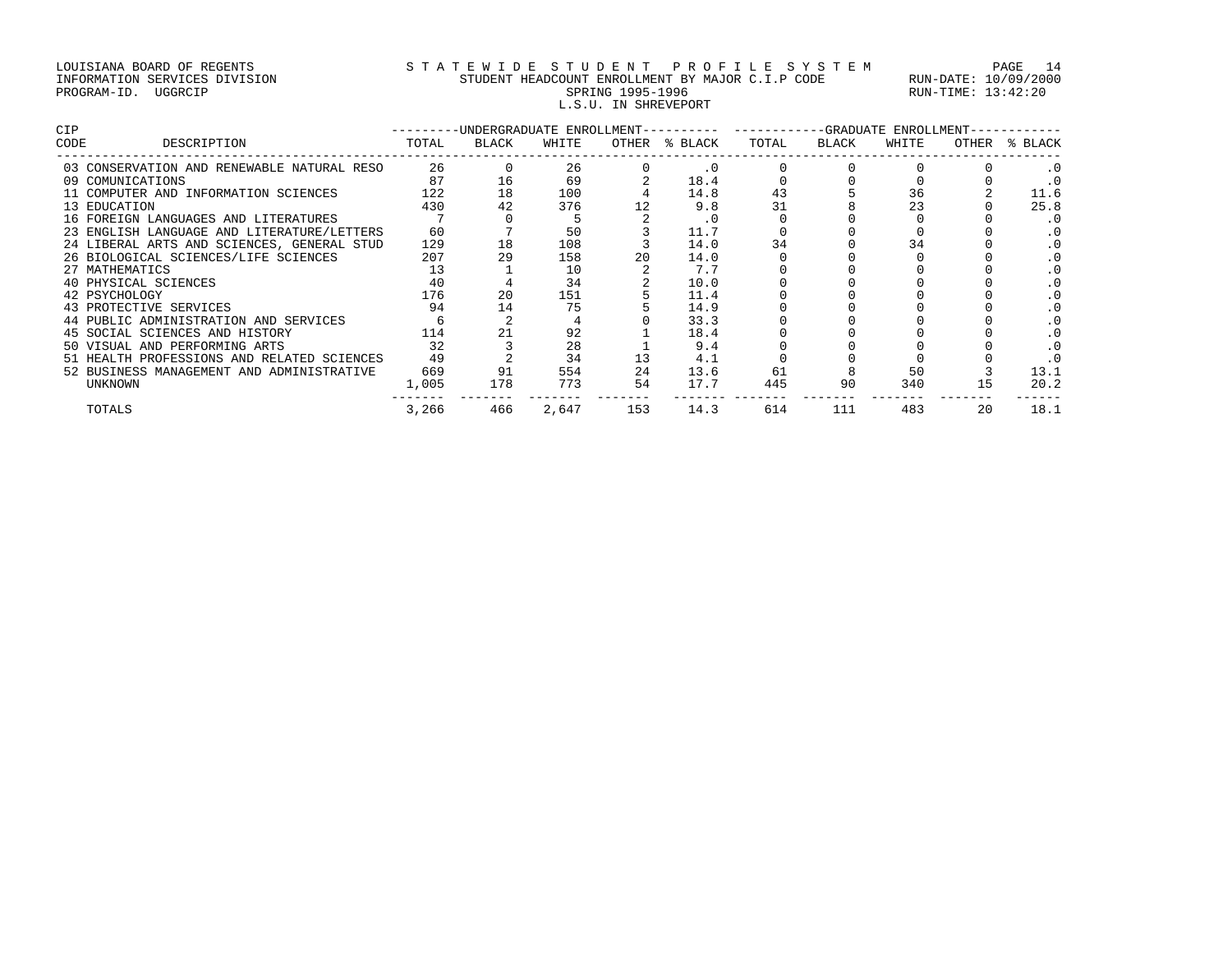# LOUISIANA BOARD OF REGENTS S T A T E W I D E S T U D E N T P R O F I L E S Y S T E M PAGE 15 INFORMATION SERVICES DIVISION STUDENT HEADCOUNT ENROLLMENT BY MAJOR C.I.P CODE RUN-DATE: 10/09/2000 PROGRAM-ID. UGGRCIP SPRING 1995-1996 SPRING 1995-1996 RUN-TIME: 13:42:20 SPRING 1995-1996<br>UNIVERSITY OF NEW ORLEANS

| CIP  |                                            |        |       |       |       | -UNDERGRADUATE ENROLLMENT---------- -------- |       |       | ---GRADUATE ENROLLMENT- |       |           |
|------|--------------------------------------------|--------|-------|-------|-------|----------------------------------------------|-------|-------|-------------------------|-------|-----------|
| CODE | DESCRIPTION                                | TOTAL  | BLACK | WHITE | OTHER | % BLACK                                      | TOTAL | BLACK | WHITE                   | OTHER | % BLACK   |
|      | 04 ARCHITECTURE AND RELATED PROGRAMS       |        |       |       |       | $\cdot$ 0                                    | 59    |       | 44                      |       | 13.6      |
|      | 09 COMUNICATIONS                           | 384    | 82    | 246   | 56    | 21.4                                         |       |       |                         |       | . 0       |
|      | 11 COMPUTER AND INFORMATION SCIENCES       | 317    | 61    | 185   | 71    | 19.2                                         | 59    |       | 19                      | 38    | 3.4       |
|      | 13 EDUCATION                               | 873    | 108   | 686   | 79    | 12.4                                         | 668   | 108   | 496                     | 64    | 16.2      |
|      | 14 ENGINEERING                             | 937    | 141   | 642   | 154   | 15.0                                         | 153   |       | 69                      | 80    | 2.6       |
|      | 16 FOREIGN LANGUAGES AND LITERATURES       | 42     | 4     | 21    | 17    | 9.5                                          | 23    |       |                         | 13    | 4.3       |
|      | 23 ENGLISH LANGUAGE AND LITERATURE/LETTERS | 230    | 29    | 179   | 22    | 12.6                                         | 73    |       | 62                      |       | 6.8       |
|      | 24 LIBERAL ARTS AND SCIENCES, GENERAL STUD | 892    | 150   | 651   | 91    | 16.8                                         |       |       |                         |       | $\cdot$ 0 |
|      | 26 BIOLOGICAL SCIENCES/LIFE SCIENCES       | 473    | 54    | 326   | 93    | 11.4                                         | 22    |       | 16                      |       | 9.1       |
|      | 27 MATHEMATICS                             | 52     | 13    | 33    |       | 25.0                                         | 29    |       |                         | 16    | 13.8      |
|      | 38 PHILOSOPHY AND RELIGION                 | 31     |       | 27    |       | 6.5                                          |       |       |                         |       | . 0       |
|      | 40 PHYSICAL SCIENCES                       | 130    | 21    | 89    | 20    | 16.2                                         | 93    |       | 54                      | 36    | 3.2       |
|      | 42 PSYCHOLOGY                              | 450    | 77    | 318   | 55    | 17.1                                         | 27    |       | 24                      |       | $\cdot$ 0 |
|      | 44 PUBLIC ADMINISTRATION AND SERVICES      |        |       |       |       | $\cdot$ 0                                    | 47    | 18    | 24                      |       | 38.3      |
|      | 45 SOCIAL SCIENCES AND HISTORY             | 612    | 107   | 428   | 77    | 17.5                                         | 209   | 23    | 152                     | 34    | 11.0      |
|      | 50 VISUAL AND PERFORMING ARTS              | 338    | 41    | 244   | 53    | 12.1                                         | 160   | 17    | 119                     | 24    | 10.6      |
|      | 51 HEALTH PROFESSIONS AND RELATED SCIENCES | 40     | 8     | 20    | 12    | 20.0                                         |       |       |                         |       | $\cdot$ 0 |
|      | 52 BUSINESS MANAGEMENT AND ADMINISTRATIVE  | 2,499  | 329   | 1,758 | 412   | 13.2                                         | 531   | 39    | 356                     | 136   | 7.3       |
|      | <b>UNKNOWN</b>                             | 2,699  | 624   | 1,477 | 598   | 23.1                                         | 1,585 | 241   | 1,171                   | 173   | 15.2      |
|      | TOTALS                                     | 10,999 | 1,851 | 7,330 | 1,818 | 16.8                                         | 3,738 | 475   | 2,624                   | 639   | 12.7      |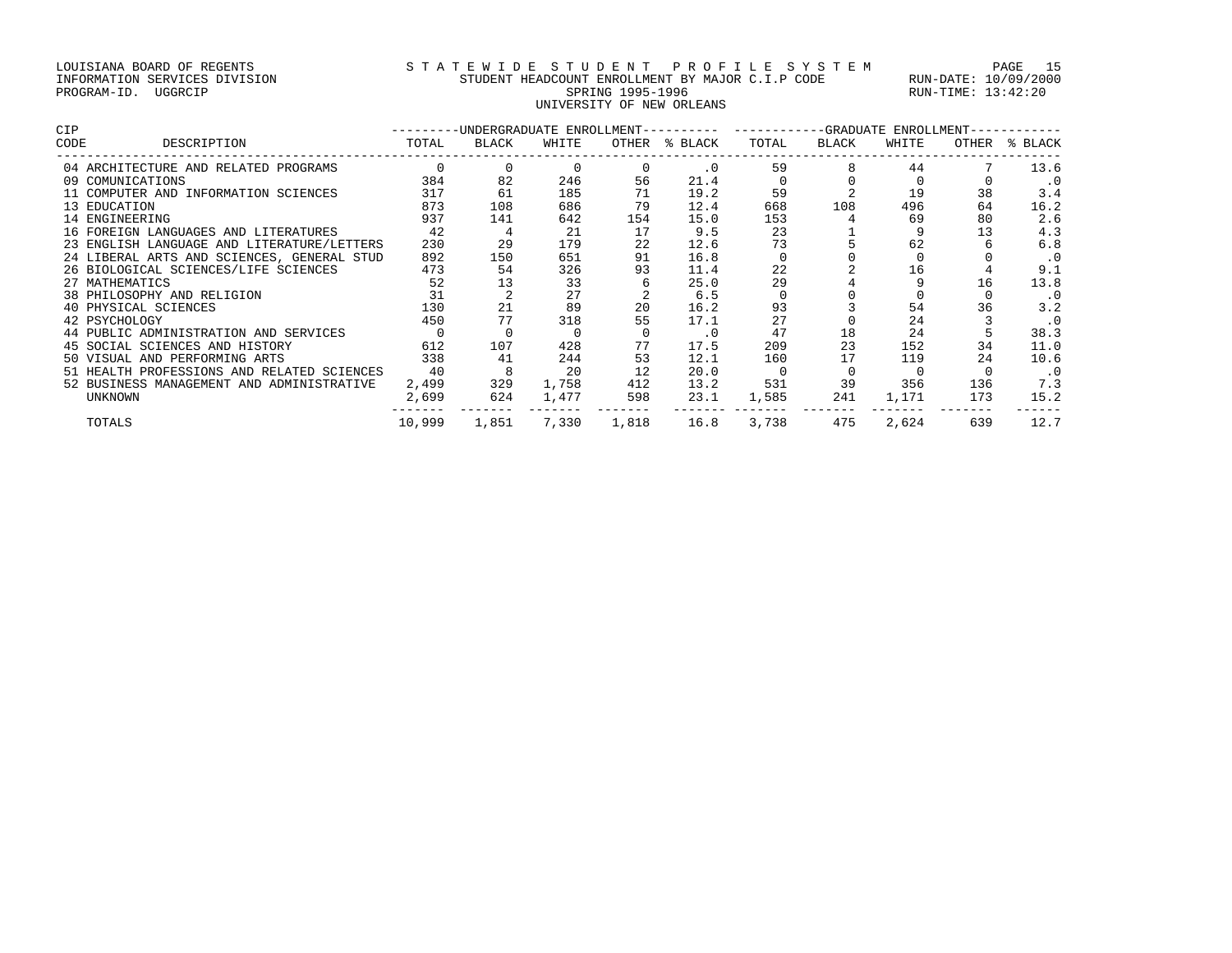| LOUISIANA BOARD OF REGENTS    | STATEWIDE STUDENT PROFILE SYSTEM                 | PAGE 16              |
|-------------------------------|--------------------------------------------------|----------------------|
| INFORMATION SERVICES DIVISION | STUDENT HEADCOUNT ENROLLMENT BY MAJOR C.I.P CODE | RUN-DATE: 10/09/2000 |
| PROGRAM-ID. UGGRCIP           | SPRING 1995-1996                                 | RUN-TIME: 13:42:20   |
|                               | L.S.U. LAW CENTER                                |                      |

| CIP     |                          |       | ENROLLMENT----------<br>-UNDERGRADUATE |       |       |         |                   |       | -GRADUATE ENROLLMENT------- |       |             |  |  |
|---------|--------------------------|-------|----------------------------------------|-------|-------|---------|-------------------|-------|-----------------------------|-------|-------------|--|--|
| CODE    | DESCRIPTION              | TOTAL | BLACK                                  | WHITE | OTHER | % BLACK | TOTAL             | BLACK | WHITE                       | OTHER | BLACK       |  |  |
| UNKNOWN | 22 LAW AND LEGAL STUDIES |       |                                        |       |       |         | 623<br>$\sqrt{4}$ | 28    | 576                         | 19    | 4.5<br>57.1 |  |  |
| TOTAL.  |                          |       |                                        |       |       |         | 637               | 36    | 580                         |       |             |  |  |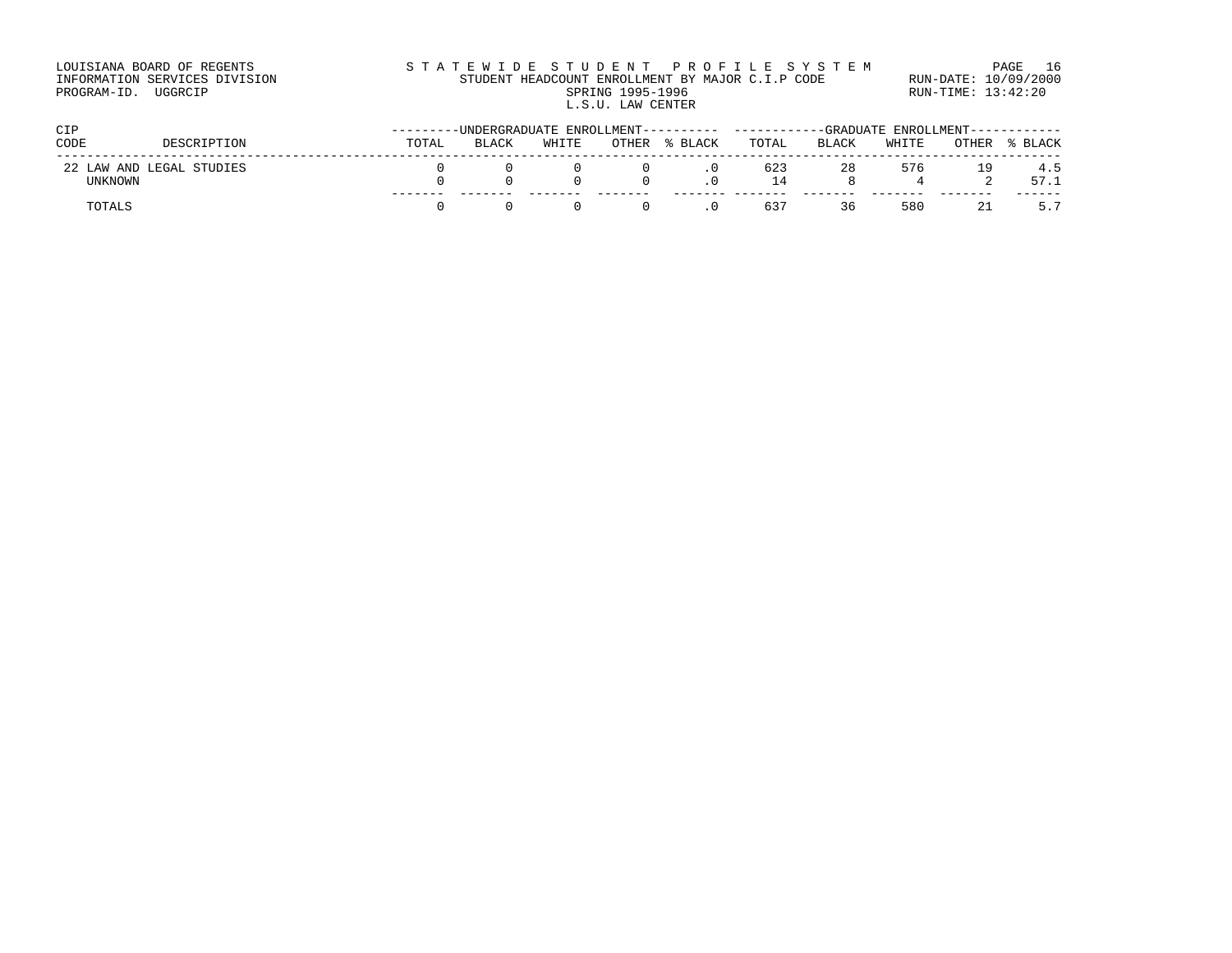# LOUISIANA BOARD OF REGENTS S T A T E W I D E S T U D E N T P R O F I L E S Y S T E M PAGE 17 INFORMATION SERVICES DIVISION STUDENT HEADCOUNT ENROLLMENT BY MAJOR C.I.P CODE RUN-DATE: 10/09/2000 PROGRAM-ID. UGGRCIP SPRING 1995-1996 SPRING 1995-1996 RUN-TIME: 13:42:20 SOUTHERN U. IN BATON ROUGE

| <b>CIP</b>  |                                            |       |             |       |     | ---------UNDERGRADUATE ENROLLMENT---------- ----------GRADUATE ENROLLMENT- |          |             |       |    |               |
|-------------|--------------------------------------------|-------|-------------|-------|-----|----------------------------------------------------------------------------|----------|-------------|-------|----|---------------|
| <b>CODE</b> | DESCRIPTION                                | TOTAL | BLACK       | WHITE |     | OTHER % BLACK                                                              |          | TOTAL BLACK | WHITE |    | OTHER % BLACK |
|             | 01 AGRICULTURAL BUSINESS AND PRODUCTION    | 70    | 69          |       |     | 98.6                                                                       |          |             |       |    |               |
|             | 02 AGRICULTURAL SCIENCES                   | 97    | 93          |       |     | 95.9                                                                       |          | $\cap$      |       |    | $\cdot$ 0     |
|             | 03 CONSERVATION AND RENEWABLE NATURAL RESO | 20    | 20          |       |     | 100.0                                                                      | 16       | 13          |       |    | 81.3          |
|             | 04 ARCHITECTURE AND RELATED PROGRAMS       | 108   | 104         |       |     | 96.3                                                                       |          |             |       |    | . 0           |
|             | 09 COMUNICATIONS                           | 186   | 182         |       |     | 97.8                                                                       | 14       | 14          |       |    | 100.0         |
|             | 11 COMPUTER AND INFORMATION SCIENCES       | 301   | 294         |       |     | 97.7                                                                       | 61       | 34          |       | 23 | 55.7          |
|             | 13 EDUCATION                               | 689   | 672         | 11    |     | 97.5                                                                       | 306      | 264         | 39    |    | 86.3          |
|             | 14 ENGINEERING                             | 773   | 743         |       | 21  | 96.1                                                                       |          |             |       |    | $\cdot$ 0     |
|             | 15 ENGINEERING-RELATED TECHNOLOGIES        | 74    | 72          |       |     | 97.3                                                                       |          |             |       |    | $\cdot$ 0     |
|             | 16 FOREIGN LANGUAGES AND LITERATURES       | 6     | 5           |       |     | 83.3                                                                       |          |             |       |    | $\cdot$ 0     |
|             | 19 HOME ECONOMICS                          | 130   | 127         |       |     | 97.7                                                                       |          |             |       |    | $\cdot$ 0     |
|             | 22 LAW AND LEGAL STUDIES                   |       | $\mathbf 0$ |       |     | $\cdot$ 0                                                                  | 315      | 198         | 111   |    | 62.9          |
|             | 23 ENGLISH LANGUAGE AND LITERATURE/LETTERS | 75    | 74          |       |     | 98.7                                                                       |          |             |       |    | $\cdot$ 0     |
|             | 26 BIOLOGICAL SCIENCES/LIFE SCIENCES       | 403   | 394         |       |     | 97.8                                                                       | 13       | 12          |       |    | 92.3          |
|             | 27 MATHEMATICS                             | 63    | 57          |       |     | 90.5                                                                       | 16       | 14          |       |    | 87.5          |
|             | 31 PARKS, RECREATION, LEISURE AND FITNESS  | 54    | 53          |       |     | 98.1                                                                       | 37       | 35          |       |    | 94.6          |
|             | 40 PHYSICAL SCIENCES                       | 172   | 167         |       |     | 97.1                                                                       |          |             |       |    | 50.0          |
|             | 42 PSYCHOLOGY                              | 338   | 332         |       |     | 98.2                                                                       | 48       | 43          |       |    | 89.6          |
|             | 43 PROTECTIVE SERVICES                     | 169   | 168         |       |     | 99.4                                                                       | $\Omega$ |             |       |    | $\cdot$ 0     |
|             | 44 PUBLIC ADMINISTRATION AND SERVICES      | 229   | 227         |       |     | 99.1                                                                       | 151      | 140         |       |    | 92.7          |
|             | 45 SOCIAL SCIENCES AND HISTORY             | 401   | 396         |       |     | 98.8                                                                       | 33       | 31          |       |    | 93.9          |
|             | 50 VISUAL AND PERFORMING ARTS              | 112   | 110         |       |     | 98.2                                                                       |          | $\Omega$    |       |    | $\cdot$ 0     |
|             | 51 HEALTH PROFESSIONS AND RELATED SCIENCES | 1,296 | 1,186       | 91    | 19  | 91.5                                                                       | 95       | 79          | 15    |    | 83.2          |
|             | 52 BUSINESS MANAGEMENT AND ADMINISTRATIVE  | 1,111 | 1,085       |       | 22  | 97.7                                                                       | 16       | 12          |       |    | 75.0          |
|             | <b>UNKNOWN</b>                             | 1,334 | 1,239       | 61    | 34  | 92.9                                                                       | 318      | 255         | 51    | 12 | 80.2          |
|             | TOTALS                                     | 8,211 | 7,869       | 200   | 142 | 95.8                                                                       | 1,447    | 1,148       | 232   | 67 | 79.3          |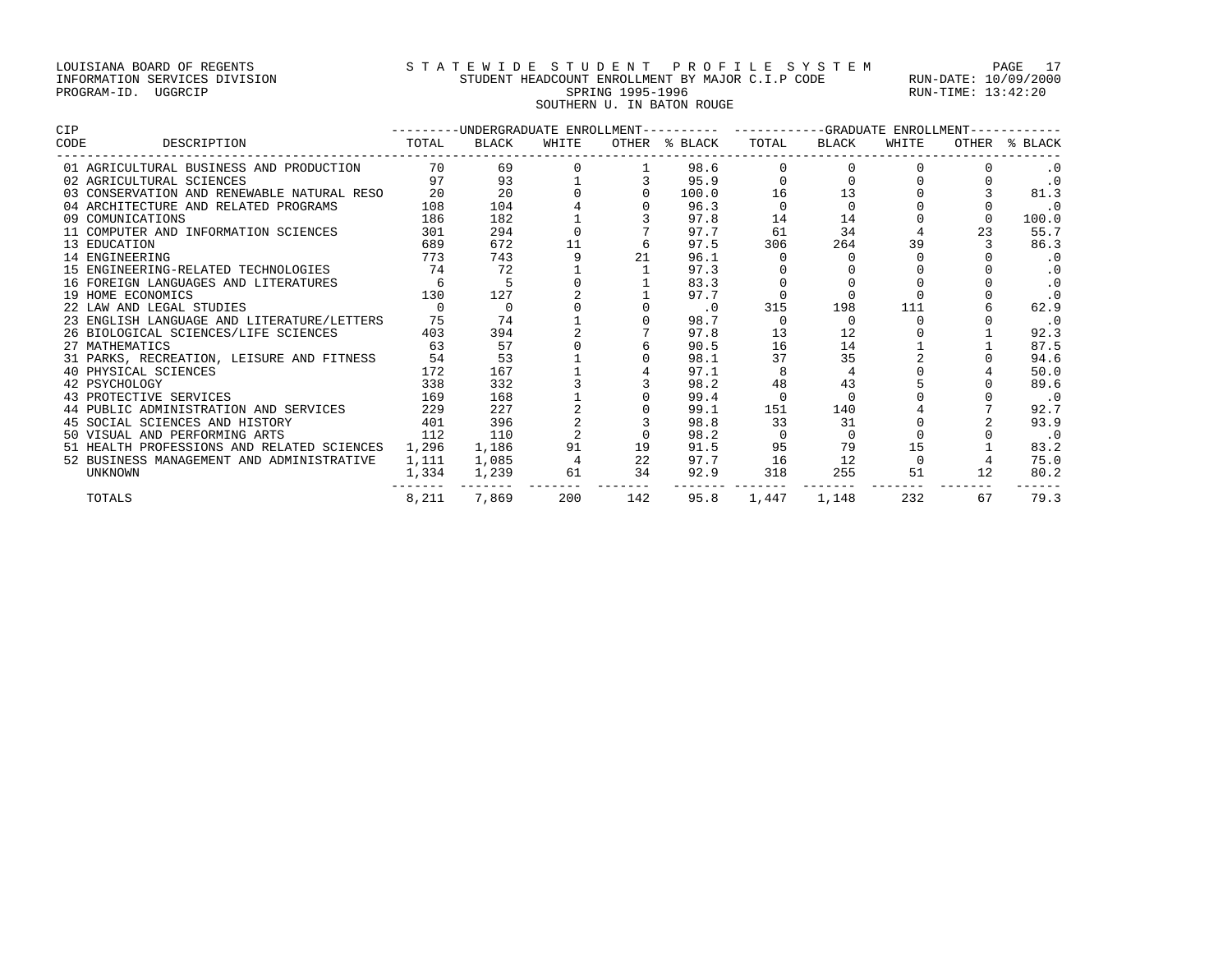# LOUISIANA BOARD OF REGENTS S T A T E W I D E S T U D E N T P R O F I L E S Y S T E M PAGE 18 INFORMATION SERVICES DIVISION STUDENT HEADCOUNT ENROLLMENT BY MAJOR C.I.P CODE RUN-DATE: 10/09/2000 PROGRAM-ID. UGGRCIP SPRING 1995-1996 SPRING 1995-1996 RUN-TIME: 13:42:20 SOUTHERN U. IN NEW ORLEANS

| CIP  |                                            |       | -UNDERGRADUATE ENROLLMENT-- |       |       |         |       |       | -GRADUATE ENROLLMENT- |       |         |
|------|--------------------------------------------|-------|-----------------------------|-------|-------|---------|-------|-------|-----------------------|-------|---------|
| CODE | DESCRIPTION                                | TOTAL | BLACK                       | WHITE | OTHER | % BLACK | TOTAL | BLACK | WHITE                 | OTHER | % BLACK |
|      | 09 COMUNICATIONS                           | 12    | 11                          |       |       | 91.7    |       |       |                       |       |         |
|      | 11 COMPUTER AND INFORMATION SCIENCES       | 64    | 59                          |       |       | 92.2    |       |       |                       |       |         |
|      | 13 EDUCATION                               | 444   | 401                         | 30    |       | 90.3    |       |       |                       |       |         |
|      | 14 ENGINEERING                             |       |                             |       |       | 100.0   |       |       |                       |       |         |
|      | 15 ENGINEERING-RELATED TECHNOLOGIES        | 29    | 10                          |       | 14    | 34.5    |       |       |                       |       |         |
|      | 23 ENGLISH LANGUAGE AND LITERATURE/LETTERS |       | 10                          |       |       | 90.9    |       |       |                       |       |         |
|      | 26 BIOLOGICAL SCIENCES/LIFE SCIENCES       | 113   | 108                         |       |       | 95.6    |       |       |                       |       |         |
|      | 27 MATHEMATICS                             | 18    | 18                          |       |       | 100.0   |       |       |                       |       |         |
|      | 40 PHYSICAL SCIENCES                       | 18    | 15                          |       |       | 83.3    |       |       |                       |       |         |
|      | 42 PSYCHOLOGY                              | 105   | 103                         |       |       | 98.1    |       |       |                       |       |         |
|      | 43 PROTECTIVE SERVICES                     | 116   | 109                         |       |       | 94.0    |       |       |                       |       |         |
|      | 44 PUBLIC ADMINISTRATION AND SERVICES      | 136   | 121                         |       |       | 89.0    | 308   | 205   | 94                    |       | 66.6    |
|      | 45 SOCIAL SCIENCES AND HISTORY             | 69    | 59                          |       |       | 85.5    |       |       |                       |       |         |
|      | 50 VISUAL AND PERFORMING ARTS              |       |                             |       |       | 100.0   |       |       |                       |       |         |
|      | 51 HEALTH PROFESSIONS AND RELATED SCIENCES | 51    | 31                          |       |       | 60.8    |       |       |                       |       |         |
|      | 52 BUSINESS MANAGEMENT AND ADMINISTRATIVE  | 286   | 268                         |       | 14    | 93.7    |       |       |                       |       |         |
|      | UNKNOWN                                    | 2,536 | 2,405                       | 59    | 72    | 94.8    |       |       |                       |       |         |
|      | TOTALS                                     | 4,016 | 3,736                       | 140   | 140   | 93.0    | 308   | 205   | 94                    |       | 66.6    |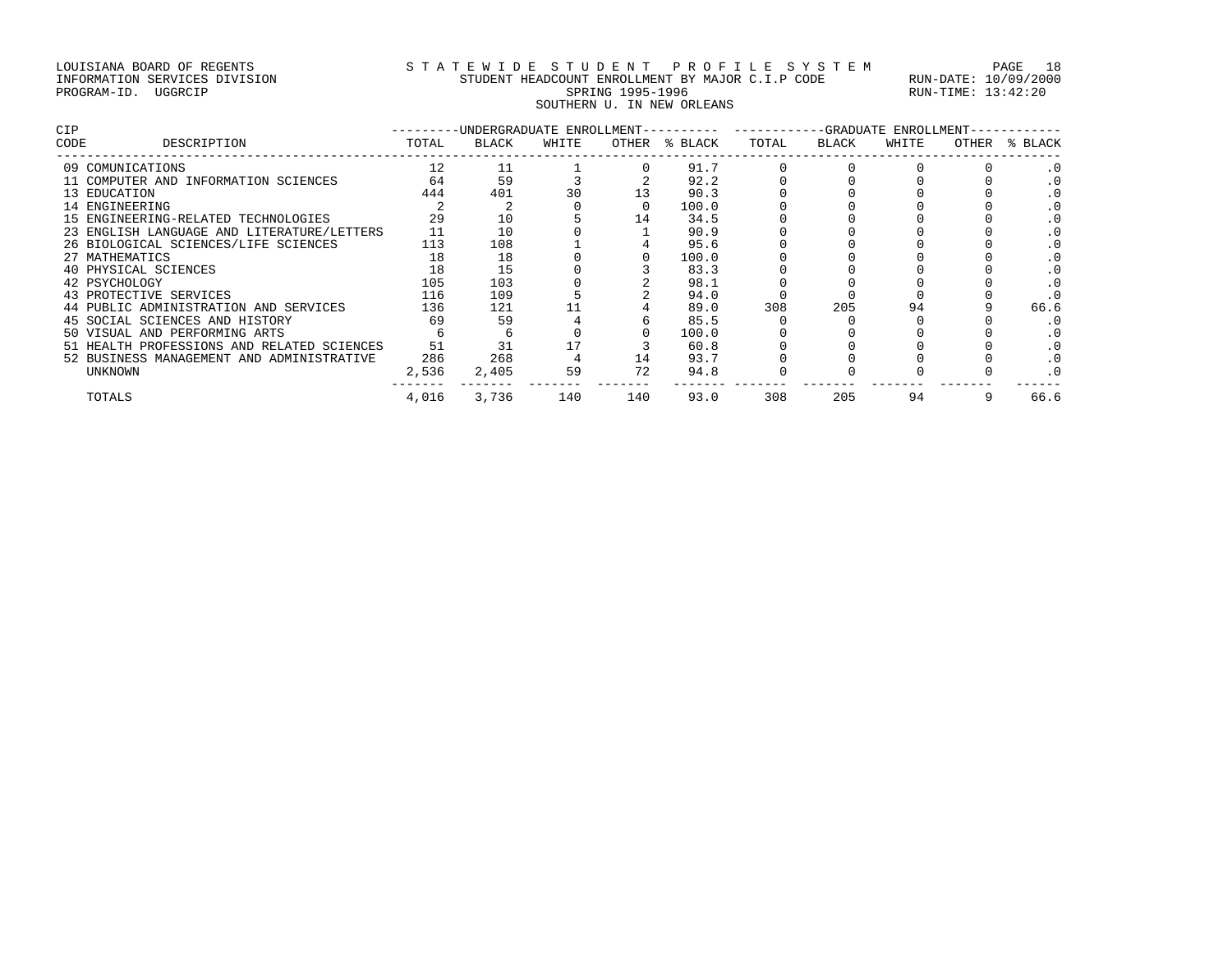# LOUISIANA BOARD OF REGENTS STRITE WIDE STUDENT PROFILE SYSTEM PAGE 19<br>INFORMATION SERVICES DIVISION STUDENT HEADCOUNT ENROLLMENT BY MAJOR C.I.P CODE RUN-DATE: 10/09/2000<br>PROGRAM-ID. UGGRCIP INFORMATION SERVICES DIVISION STUDENT HEADCOUNT ENROLLMENT BY MAJOR C.I.P CODE RUN-DATE: 10/09/2000 PROGRAM-ID. UGGRCIP SPRING 1995-1996 SPRING 1995-1996 RUN-TIME: 13:42:20 SOUTHERN U. IN SHREVEPORT

| <b>CIP</b> |                                            |       | -UNDERGRADUATE ENROLLMENT-- |       |       |         |       | -GRADUATE    | ENROLLMENT- |       |         |
|------------|--------------------------------------------|-------|-----------------------------|-------|-------|---------|-------|--------------|-------------|-------|---------|
| CODE       | DESCRIPTION                                | TOTAL | BLACK                       | WHITE | OTHER | % BLACK | TOTAL | <b>BLACK</b> | WHITE       | OTHER | % BLACK |
|            | 08 MARKETING OPERATIONS/MARKETING AND DIST |       |                             |       |       | 100.0   |       |              |             |       |         |
|            | 11 COMPUTER AND INFORMATION SCIENCES       | 33    | 31                          |       |       | 93.9    |       |              |             |       |         |
|            | 13 EDUCATION                               | 130   | 123                         |       |       | 94.6    |       |              |             |       |         |
|            | 15 ENGINEERING-RELATED TECHNOLOGIES        | 39    | 37                          |       |       | 94.9    |       |              |             |       |         |
|            | 20 VOCATIONAL HOME ECONOMICS               |       |                             |       |       | 100.0   |       |              |             |       |         |
|            | 22 LAW AND LEGAL STUDIES                   | 34    | 32                          |       |       | 94.1    |       |              |             |       |         |
|            | 26 BIOLOGICAL SCIENCES/LIFE SCIENCES       | 182   | 168                         |       |       | 92.3    |       |              |             |       |         |
|            | 27 MATHEMATICS                             |       |                             |       |       | 100.0   |       |              |             |       |         |
|            | 40 PHYSICAL SCIENCES                       |       |                             |       |       | 63.6    |       |              |             |       |         |
|            | 45 SOCIAL SCIENCES AND HISTORY             | 37    |                             |       |       | 94.6    |       |              |             |       |         |
|            | 47 MECHANICS AND REPAIRERS                 |       |                             |       |       | 27.3    |       |              |             |       |         |
|            | 51 HEALTH PROFESSIONS AND RELATED SCIENCES | 427   | 380                         | 44    |       | 89.0    |       |              |             |       |         |
|            | 52 BUSINESS MANAGEMENT AND ADMINISTRATIVE  | 138   | 126                         |       |       | 91.3    |       |              |             |       |         |
|            | TRANSFER                                   | 37    | 35                          |       |       | 94.6    |       |              |             |       |         |
|            | UNKNOWN                                    | 236   | 220                         | 14    |       | 93.2    |       |              |             |       |         |
|            | TOTALS                                     | 1,324 | 1,206                       | 103   | 15    | 91.1    |       |              |             |       |         |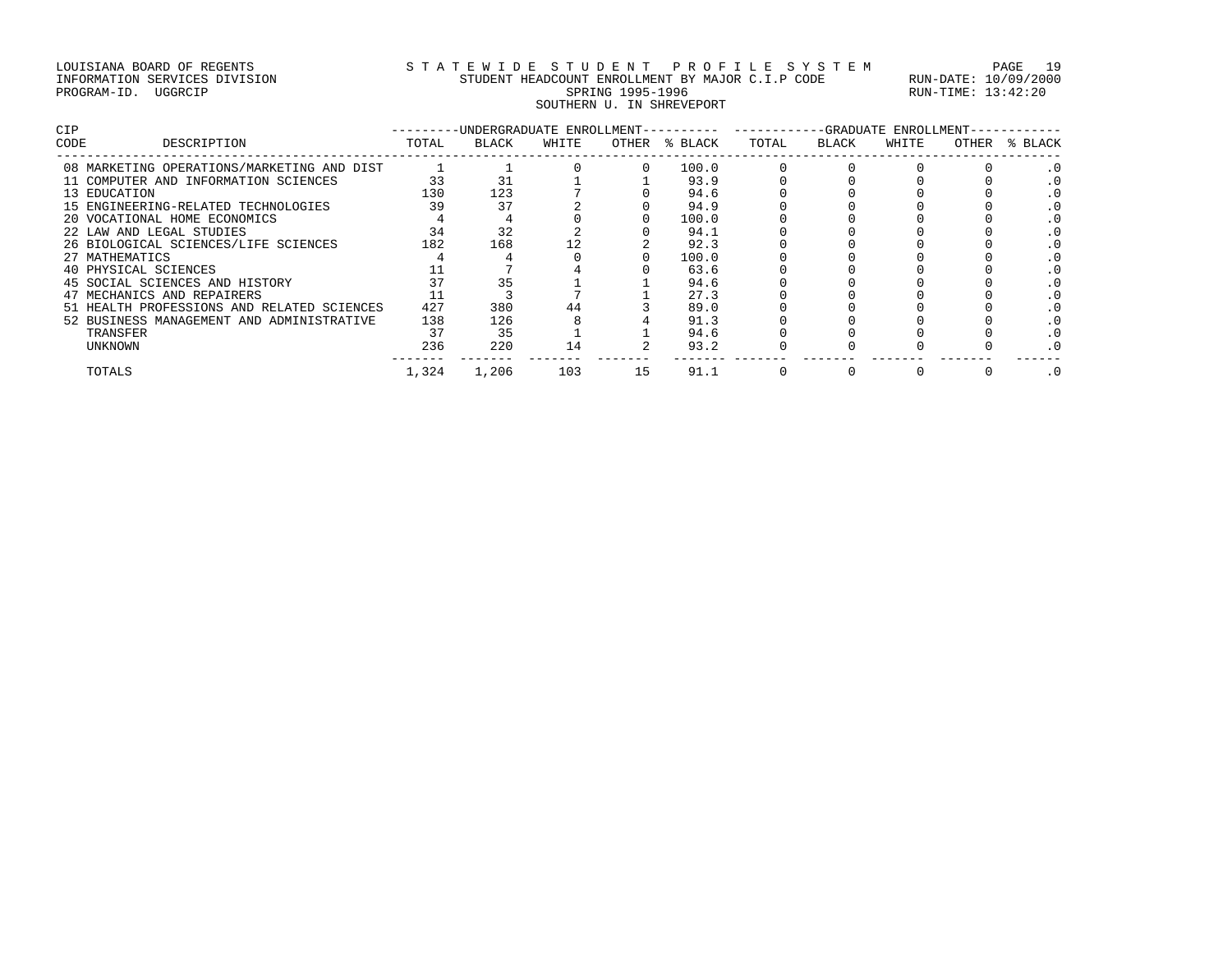## LOUISIANA BOARD OF REGENTS S T A T E W I D E S T U D E N T P R O F I L E S Y S T E M PAGE 20 INFORMATION SERVICES DIVISION STUDENT HEADCOUNT ENROLLMENT BY MAJOR C.I.P CODE RUN-DATE: 10/09/2000 PROGRAM-ID. UGGRCIP SPRING 1995-1996 SPRING 1995-1996 RUN-TIME: 13:42:20 BOARD OF TRUSTEES SYSTEM TOTALS

| <b>CIP</b>                                                                                                                                                                                                                          |        |                                          |                |                |                             |                          |                 |                          |                  |           |
|-------------------------------------------------------------------------------------------------------------------------------------------------------------------------------------------------------------------------------------|--------|------------------------------------------|----------------|----------------|-----------------------------|--------------------------|-----------------|--------------------------|------------------|-----------|
| DESCRIPTION<br>CODE                                                                                                                                                                                                                 |        |                                          |                |                |                             |                          |                 |                          |                  |           |
| 01 AGRICULTURAL BUSINESS AND PRODUCTION $298$ 15 276 7 5.0<br>02 AGRICULTURAL SCIENCES AND PRODUCTION $298$ 15 276 7 5.0<br>03 CONSERVATION AND RENEWABLE NATURAL RESO 451 9 429 13 2.0<br>04 ARCHITECTURE AND RELATED PROGRAMS 519 |        |                                          |                |                |                             | $\overline{0}$           | 0               | $\mathbf 0$              |                  | $\cdot$ 0 |
|                                                                                                                                                                                                                                     |        |                                          |                |                |                             | $\mathbf 0$              | $\mathsf{O}$    | $\mathbf 0$              |                  | $\cdot$ 0 |
|                                                                                                                                                                                                                                     |        |                                          |                |                |                             | $\mathbf{0}$             | $\Omega$        | $\Omega$                 | $\Omega$         | $\cdot$ 0 |
|                                                                                                                                                                                                                                     |        |                                          |                |                |                             | $\mathbf 0$              | $\Omega$        | $\Omega$                 | $\Omega$         | $\cdot$ 0 |
|                                                                                                                                                                                                                                     |        |                                          |                |                |                             | 10                       |                 | 6                        | $\overline{3}$   | 10.0      |
|                                                                                                                                                                                                                                     |        |                                          |                |                |                             | $\overline{0}$           |                 | $\Omega$                 | $\Omega$         | $\cdot$ 0 |
|                                                                                                                                                                                                                                     |        |                                          |                |                |                             | 64                       | 9               | 48                       | $7\overline{ }$  | 14.1      |
| 11 COMPUTER AND INFORMATION SCIENCES 2,222                                                                                                                                                                                          |        | 966                                      | 1,092          | 164            | 43.5                        | 140                      | 2               | 41                       | 97               | 1.4       |
| 12 PERSONAL AND MISCELLANEOUS SERVICES<br>13 EDUCATION 10,710<br>14 ENGINEERING 2,119<br>15 ENGINEERING-RELATED TECHNOLOGIES 2,281                                                                                                  |        | 57                                       | 60             | $\overline{4}$ | 47.1                        | $\overline{0}$           | $\Omega$        | $\overline{0}$           | $\Omega$         | $\cdot$ 0 |
|                                                                                                                                                                                                                                     |        | 2,313                                    | 8,073          | 324            | 21.6                        | 2,413                    | 481             | 1,821                    | 111              | 19.9      |
|                                                                                                                                                                                                                                     |        | 237                                      | 1,668          | 214            | 11.2                        | 319                      | 10              | 107                      | 202              | 3.1       |
|                                                                                                                                                                                                                                     |        | 609                                      | 1,529          | 143            | 26.7                        | $\overline{\phantom{0}}$ | $\Omega$        | $\Omega$                 | $\Omega$         | $\cdot$ 0 |
| 16 FOREIGN LANGUAGES AND LITERATURES 1944                                                                                                                                                                                           |        | $\overline{5}$                           | 60             | 19             | 6.0                         | 15                       |                 | 8                        | -5               | 13.3      |
|                                                                                                                                                                                                                                     |        | 279                                      | 1,060          | 45             | 20.2                        | 109                      | $7\phantom{.}$  | 95                       |                  | 6.4       |
|                                                                                                                                                                                                                                     |        | $\begin{array}{c} 90 \\ 220 \end{array}$ | 169            | 19             | 32.4                        | $\overline{0}$           | $\mathbf 0$     | $\overline{0}$           | $\Omega$         | $\cdot$ 0 |
| 20 VOCATIONAL HOME ECONOMICS<br>22 LAW AND LEGAL STUDIES 485                                                                                                                                                                        |        |                                          | 252            | 13             | 45.4                        | $\overline{0}$           | $\Omega$        | $\overline{0}$           | $\Omega$         | $\cdot$ 0 |
| 23 ENGLISH LANGUAGE AND LITERATURE/LETTERS 736                                                                                                                                                                                      |        | 118                                      | 592            | 26             | 16.0                        | 250                      | $7\overline{ }$ | 217                      | 26               | 2.8       |
| 24 LIBERAL ARTS AND SCIENCES, GENERAL STUD                                                                                                                                                                                          | 6,025  | 1,308                                    | 4,268          | 449            | 21.7                        | 14                       | 14              | $\overline{\phantom{0}}$ | $\Omega$         | 100.0     |
| 26 BIOLOGICAL SCIENCES/LIFE SCIENCES                                                                                                                                                                                                | 2,831  | 635                                      | 2,046          | 150            | 22.4                        | 179                      | 13              | 143                      | 23               | 7.3       |
| 27 MATHEMATICS 171 42<br>30 MULTI/INTERDISCIPLINARY STUDIES 254 72<br>31 PARKS, RECREATION, LEISURE AND FITNESS 421 273<br>38 PHILOSOPHY AND RELIGION 9 0                                                                           |        |                                          | 111            | 18             | 24.6                        | 89                       | 2               | 41                       | 46               | 2.2       |
|                                                                                                                                                                                                                                     |        |                                          | 145            | 37             | 28.3                        | 22                       | $\overline{3}$  | 17                       | 2                | 13.6      |
|                                                                                                                                                                                                                                     |        |                                          | 144            | $\frac{4}{2}$  | 64.8                        | 25                       | 23              | $\overline{0}$           | 2                | 92.0      |
|                                                                                                                                                                                                                                     |        |                                          | $\overline{7}$ | 2              | $\overline{\phantom{0}}$ .0 | $\overline{0}$           | $\Omega$        | $\Omega$                 | $\Omega$         | $\cdot$ 0 |
| e<br>ELIGION 9<br>S<br>CES 2,925<br>CES 2,925<br>40 PHYSICAL SCIENCES                                                                                                                                                               |        | 102                                      | 372            | 25             | 20.4                        | 97                       | 2               | 46                       | 49               | 2.1       |
| 42 PSYCHOLOGY                                                                                                                                                                                                                       |        | 682                                      | 1,514          | 110            | 29.6                        | 321                      | 32              | 279                      | 10               | 10.0      |
| 43 PROTECTIVE SERVICES                                                                                                                                                                                                              |        | 1,293                                    | 1,542          | 90             | 44.2                        | 110                      | 76              | 32                       | 2                | 69.1      |
| 44 PUBLIC ADMINISTRATION AND SERVICES 1,031                                                                                                                                                                                         |        | 460                                      | 532            | 39             | 44.6                        | 201                      | 149             | 43                       | 9                | 74.1      |
| 45 SOCIAL SCIENCES AND HISTORY 1,972<br>46 CONSTRUCTION TRADES 59<br>47 MECHANICS AND REPAIRERS 388<br>48 PRECISION PRODUCTION TRADES 491                                                                                           |        | 620                                      | 1,271          | 81             | 31.4                        | 105                      | $\mathbf{1}$    | 98                       | $6 \overline{6}$ | 1.0       |
|                                                                                                                                                                                                                                     |        | 16                                       | 36             | $\overline{7}$ | 27.1                        | $\overline{0}$           | $\mathbf{0}$    | $\mathbf 0$              |                  | $\cdot$ 0 |
|                                                                                                                                                                                                                                     |        | 113                                      | 213            | 62             | 29.1                        | $\mathbf 0$              |                 | $\mathbf 0$              |                  | $\cdot$ 0 |
|                                                                                                                                                                                                                                     |        | 161                                      | 293            | 37             | 32.8                        | $\mathbf 0$              | $\Omega$        | $\Omega$                 | $\Omega$         | $\cdot$ 0 |
| 49 TRANSPORTATION AND MATERIALS MOVING WOR 246                                                                                                                                                                                      |        | 21                                       | 208            | 17             | 8.5                         | $\mathbf{0}$             | $\Omega$        | $\Omega$                 | $\Omega$         | $\cdot$ 0 |
| 50 VISUAL AND PERFORMING ARTS                                                                                                                                                                                                       | 1,527  | 255                                      | 1,150          | 122            | 16.7                        | 56                       | 5               | 38                       | 13               | 8.9       |
| 51 HEALTH PROFESSIONS AND RELATED SCIENCES 17,079                                                                                                                                                                                   |        | 4,565 11,445                             |                | 1,069          | 26.7                        | 503                      | 38              | 414                      | 51               | 7.6       |
| 52 BUSINESS MANAGEMENT AND ADMINISTRATIVE 11,016                                                                                                                                                                                    |        | 2,989 7,288                              |                | 739            | 27.1                        | 793                      | 88              | 491                      | 214              | 11.1      |
| TRANSFER                                                                                                                                                                                                                            | 1,589  | 316 1,190                                |                | 83             | 19.9                        | $\sim$ 0                 | $\overline{0}$  | $\overline{\phantom{0}}$ | $\Omega$         | $\cdot$ 0 |
| <b>UNKNOWN</b>                                                                                                                                                                                                                      | 11,774 | 2,491                                    |                |                |                             |                          |                 |                          |                  | 17.8      |
| TOTALS                                                                                                                                                                                                                              | 86,365 | 21,947                                   | 59,164         | 5,254          | 25.4                        | 9,321                    | 1,587           | 6,740                    | 994              | 17.0      |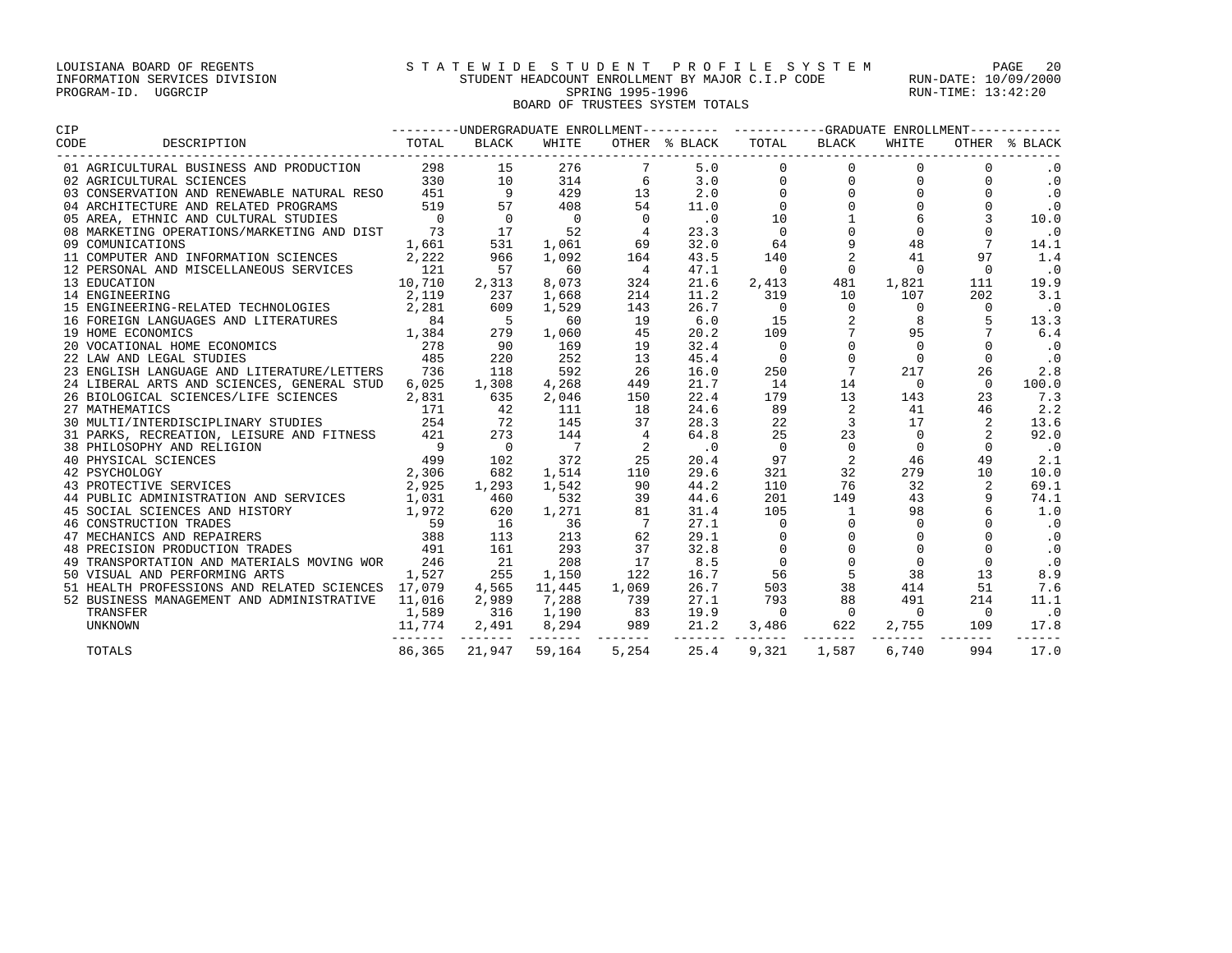## LOUISIANA BOARD OF REGENTS S T A T E W I D E S T U D E N T P R O F I L E S Y S T E M PAGE 21 INFORMATION SERVICES DIVISION STUDENT HEADCOUNT ENROLLMENT BY MAJOR C.I.P CODE RUN-DATE: 10/09/2000 PROGRAM-ID. UGGRCIP SPRING 1995-1996 SPRING 1995-1996 RUN-TIME: 13:42:20 L.S.U. SYSTEM TOTALS

| <b>CIP</b>                                       |                 |                          |                         |                |                             | ---------UNDERGRADUATE ENROLLMENT---------- ----------GRADUATE ENROLLMENT----------- |                |                |              |               |
|--------------------------------------------------|-----------------|--------------------------|-------------------------|----------------|-----------------------------|--------------------------------------------------------------------------------------|----------------|----------------|--------------|---------------|
| CODE<br>DESCRIPTION                              | TOTAL           | BLACK                    | WHITE                   |                | OTHER % BLACK               | TOTAL                                                                                | BLACK          | WHITE          |              | OTHER % BLACK |
| 01 AGRICULTURAL BUSINESS AND PRODUCTION          | 91              | 2                        | 70                      | 19             | 2.2                         | 22                                                                                   |                | 7              | 14           | 4.5           |
| 02 AGRICULTURAL SCIENCES                         | 282             | 10                       | 225                     | 47             | 3.5                         | 151<br>173                                                                           |                | 77             | 72           | 1.3           |
| 03 CONSERVATION AND RENEWABLE NATURAL RESO 423   |                 | 10                       | 389                     | 24             | 2.4                         |                                                                                      | $\overline{a}$ | 124            | 47           | 1.2           |
| 04 ARCHITECTURE AND RELATED PROGRAMS             | 572             | 25                       | 439                     | 108            | 4.4                         | 122                                                                                  | 9              | 92             | 21           | 7.4           |
| 05 AREA, ETHNIC AND CULTURAL STUDIES             | 8               | $\overline{0}$           | $\overline{7}$          |                | $\cdot$ 0                   | $\overline{0}$                                                                       |                | $\overline{0}$ | $\mathbf{0}$ | $\cdot$ 0     |
| 08 MARKETING OPERATIONS/MARKETING AND DIST       | 80              | $\overline{7}$           | 64                      | 9              | 8.8                         | $\overline{0}$                                                                       | $\mathbf 0$    | $\Omega$       | $\Omega$     | $\cdot$ 0     |
| 09 COMUNICATIONS                                 | 1,090           | 148                      | 824                     | 118            | 13.6                        | 55                                                                                   | 2              | 44             | 9            | 3.6           |
| 11 COMPUTER AND INFORMATION SCIENCES             | 733             | 114                      | 490                     | 129            | 15.6                        | 235                                                                                  | 10             | 76             | 149          | 4.3           |
| 13 EDUCATION                                     | 2,203           | 234                      | 1,832                   | 137            | 10.6                        | 1,396                                                                                | 209            | 1,072          | 115          | 15.0          |
| 14 ENGINEERING                                   | 3,143           | 337                      | 2,260                   | 546            | 10.7                        | 595                                                                                  | 20             | 195            | 380          | 3.4           |
| 15 ENGINEERING-RELATED TECHNOLOGIES              | 135             | $\overline{7}$           | 112                     | 16             | 5.2                         | $\overline{0}$                                                                       | $\Omega$       | $\Omega$       | $\Omega$     | $\cdot$ 0     |
| 16 FOREIGN LANGUAGES AND LITERATURES             | 131             | 9                        | 92                      | 30             | 6.9                         | 72                                                                                   | 3              | 43             | 26           | 4.2           |
| 19 HOME ECONOMICS                                | 310             | 15                       | 273                     | 22             | 4.8                         | 59                                                                                   | 2              | 44             | 13           | 3.4           |
| 22 LAW AND LEGAL STUDIES                         | 51              | $\overline{\phantom{a}}$ | 44                      | $\overline{4}$ | 5.9                         | 623                                                                                  | 28             | 576            | 19           | 4.5           |
| 23 ENGLISH LANGUAGE AND LITERATURE/LETTERS 822   |                 | 86                       | 691                     | 45             | 10.5                        | 277                                                                                  | 23             | 225            | 29           | 8.3           |
| 24 LIBERAL ARTS AND SCIENCES, GENERAL STUD 1,866 |                 | 247                      | 1,461                   | 158            | 13.2                        | 63                                                                                   | 1              | 62             | $\Omega$     | 1.6           |
| 25 LIBRARY SCIENCE                               | $\mathbf 0$     | $\overline{0}$           | $\overline{0}$          | $\overline{0}$ | $\overline{\phantom{0}}$ .0 | 124                                                                                  | 12             | 91             | 21           | 9.7           |
| 26 BIOLOGICAL SCIENCES/LIFE SCIENCES 1,886       |                 | 183                      | 1,417                   | 286            | 9.7                         | 210                                                                                  | $\overline{4}$ | 129            | 77           | 1.9           |
| 27 MATHEMATICS                                   | 169             | 21                       | 133                     | 15             | 12.4                        | 106                                                                                  |                | 48             | 51           | 6.6           |
|                                                  |                 | $\overline{0}$           | $\overline{0}$          | $\overline{0}$ | $\cdot$ 0                   | 15                                                                                   |                | 12             |              | 6.7           |
|                                                  |                 | $\overline{2}$           | 66                      | 6              | 2.7                         | 12                                                                                   | $\Omega$       | 8              | 4            | $\cdot$ 0     |
|                                                  |                 | 36                       | 256                     | 48             | 10.6                        | 397                                                                                  | 33             | 215            | 149          | 8.3           |
|                                                  |                 | 152                      | 1,138                   | 126            | 10.7                        | 151                                                                                  | 2              | 141            | 8            | 1.3           |
|                                                  |                 | 43                       | 142                     |                | 22.4                        | $\overline{0}$                                                                       | $\mathbf 0$    | $\overline{0}$ | $\Omega$     | $\cdot$ 0     |
| 44 PUBLIC ADMINISTRATION AND SERVICES            | $6\overline{6}$ | $\overline{\phantom{a}}$ | $\overline{4}$          | $\Omega$       | 33.3                        | 344                                                                                  | 72             | 254            | 18           | 20.9          |
| 45 SOCIAL SCIENCES AND HISTORY                   | 1,905           | 232                      | 1,519                   | 154            | 12.2                        | 541                                                                                  | 41             | 407            | 93           | 7.6           |
| 50 VISUAL AND PERFORMING ARTS                    | 926             | 68                       | 747                     | 111            | 7.3                         | 397                                                                                  | 27             | 303            | 67           | 6.8           |
| 51 HEALTH PROFESSIONS AND RELATED SCIENCES       | 2,273           | 325                      | 1,758                   | 190            | 14.3                        | 425                                                                                  | 13             | 366            | 46           | 3.1           |
| 52 BUSINESS MANAGEMENT AND ADMINISTRATIVE        | 5,360           | 594                      | 4,077                   | 689            | 11.1                        | 989                                                                                  | 74             | 698            | 217          | 7.5           |
| TRANSFER                                         | 1,457           | 165                      | 1,246                   | 46             | 11.3                        | $\overline{0}$                                                                       | $\Omega$       | $\overline{0}$ | $\Omega$     | $\cdot$ 0     |
| UNKNOWN                                          | 10,259          | 1,576                    | 7,445                   | 1,238          | 15.4                        | 2,671                                                                                | 440            | 1,916          | 315          | 16.5          |
| <b>TOTALS</b>                                    | 38,203          |                          | -------<br>4,653 29,221 | 4,329          | 12.2                        | 10,225                                                                               | 1,038          | 7,225          | 1,962        | 10.2          |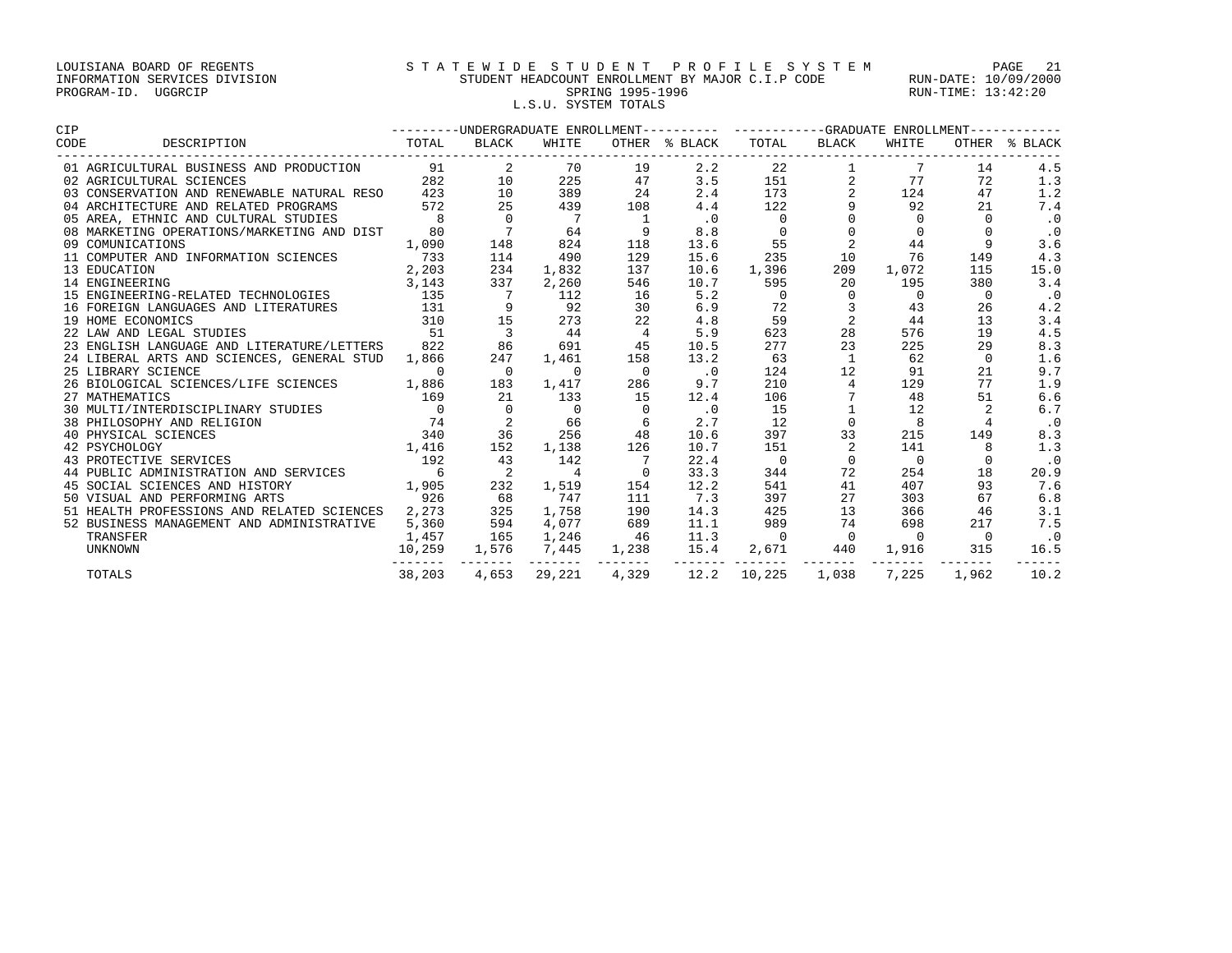## LOUISIANA BOARD OF REGENTS STATEWIDE STUDENT PROFILE SYSTEM PAGE 22 INFORMATION SERVICES DIVISION STUDENT HEADCOUNT ENROLLMENT BY MAJOR C.I.P CODE RUN-DATE: 10/09/2000 PROGRAM-ID. UGGRCIP SPRING 1995-1996 SPRING 1995-1996 RUN-TIME: 13:42:20 SOUTHERN UNIVERSITY SYSTEM TOTAL

| <b>CIP</b> |                                                                                 | --------UNDERGRADUATE ENROLLMENT---------- ----------GRADUATE ENROLLMENT------- |                                |             |                |                           |                   |                |                |    |               |  |
|------------|---------------------------------------------------------------------------------|---------------------------------------------------------------------------------|--------------------------------|-------------|----------------|---------------------------|-------------------|----------------|----------------|----|---------------|--|
| CODE       | <b>Example 2018</b> TOTAL<br>DESCRIPTION                                        |                                                                                 | BLACK                          | WHITE       |                | OTHER % BLACK TOTAL BLACK |                   |                | WHITE          |    | OTHER % BLACK |  |
|            | 01 AGRICULTURAL BUSINESS AND PRODUCTION 70                                      |                                                                                 | 69                             |             |                | 98.6                      |                   |                |                |    |               |  |
|            | 02 AGRICULTURAL SCIENCES                                                        |                                                                                 | $\frac{1}{97}$ $\frac{93}{20}$ |             |                | 95.9                      | $\Omega$          |                |                |    | $\cdot$ 0     |  |
|            | 03 CONSERVATION AND RENEWABLE NATURAL RESO                                      |                                                                                 |                                |             |                | 100.0                     | 16                | 13             |                |    | 81.3          |  |
|            | 04 ARCHITECTURE AND RELATED PROGRAMS                                            | 108                                                                             | 104                            |             |                | 96.3                      | $\Omega$          | $\cap$         |                |    | .0            |  |
|            | 08 MARKETING OPERATIONS/MARKETING AND DIST                                      |                                                                                 | $\overline{1}$                 |             |                | 100.0                     |                   |                |                |    | $\cdot$ 0     |  |
|            | 09 COMUNICATIONS                                                                | 198                                                                             | 193                            |             |                | 97.5                      | 14                | 14             |                |    | 100.0         |  |
|            | 11 COMPUTER AND INFORMATION SCIENCES                                            | 398                                                                             | 384                            |             | 10             | 96.5                      | 61                | 34             |                | 23 | 55.7          |  |
|            | 13 EDUCATION                                                                    | 1,263                                                                           | 1,196                          | 48          | 19             | 94.7                      | 306               | 264            | 39             |    | 86.3          |  |
|            | 14 ENGINEERING                                                                  | 775                                                                             | 745                            | 9           | 21             | 96.1                      | $\Omega$          | $\Omega$       | $\Omega$       |    | $\cdot$ 0     |  |
|            | 15 ENGINEERING-RELATED TECHNOLOGIES 142                                         |                                                                                 | 119                            |             | 15             | 83.8                      |                   |                |                |    | $\cdot$ 0     |  |
|            | 16 FOREIGN LANGUAGES AND LITERATURES                                            | $6\overline{6}$                                                                 |                                |             |                | 83.3                      |                   |                |                |    | $\cdot$ 0     |  |
|            | 19 HOME ECONOMICS                                                               | 130                                                                             | 127                            |             |                | 97.7                      |                   |                |                |    | $\cdot$ 0     |  |
|            | 20 VOCATIONAL HOME ECONOMICS                                                    |                                                                                 | $\overline{4}$                 |             |                | 100.0                     |                   |                |                |    | $\cdot$ 0     |  |
|            | 22 LAW AND LEGAL STUDIES                                                        | 34                                                                              | 32                             |             |                | 94.1                      | 315               | 198            | 111            |    | 62.9          |  |
|            | 23 ENGLISH LANGUAGE AND LITERATURE/LETTERS                                      | 86                                                                              | 84                             |             |                | 97.7                      |                   | $\Omega$       | $\Omega$       |    | $\cdot$ 0     |  |
|            | 26 BIOLOGICAL SCIENCES/LIFE SCIENCES                                            | 698                                                                             | 670                            | 15          | 13             | 96.0                      | 13                | 12             |                |    | 92.3          |  |
|            | 27 MATHEMATICS                                                                  | 85                                                                              | 79                             | $\mathbf 0$ | 6              | 92.9                      | 16                | 14             |                |    | 87.5          |  |
|            | 31 PARKS, RECREATION, LEISURE AND FITNESS                                       | 54                                                                              | 53                             |             |                | 98.1                      | 37                | 35             | $\overline{a}$ |    | 94.6          |  |
|            | 40 PHYSICAL SCIENCES                                                            | 201                                                                             | 189                            |             |                | 94.0                      | 8                 | $\overline{4}$ |                |    | 50.0          |  |
|            | 42 PSYCHOLOGY                                                                   | 443                                                                             | 435                            |             |                | 98.2                      | 48                | 43             |                |    | 89.6          |  |
|            | 43 PROTECTIVE SERVICES                                                          | 285                                                                             | 277                            |             |                | 97.2                      | $\Omega$          |                |                |    | $\cdot$ 0     |  |
|            | 44 PUBLIC ADMINISTRATION AND SERVICES 365<br>45 SOCIAL SCIENCES AND HISTORY 507 |                                                                                 | 348                            | 13          |                | 95.3                      | 459               | 345            | 98             | 16 | 75.2          |  |
|            |                                                                                 | 507                                                                             | 490                            |             | 10             | 96.6                      | 33                | 31             |                |    | 93.9          |  |
|            | 47 MECHANICS AND REPAIRERS                                                      | 11                                                                              | $\overline{\phantom{a}}$       |             |                | 27.3                      |                   |                |                |    | $\cdot$ 0     |  |
|            | 50 VISUAL AND PERFORMING ARTS                                                   | 118                                                                             | 116                            |             |                | 98.3                      |                   |                |                |    | $\cdot$ 0     |  |
|            | 51 HEALTH PROFESSIONS AND RELATED SCIENCES 1,774                                |                                                                                 | 1,597                          | 152         | 25             | 90.0                      | 95                | 79             | 15             |    | 83.2          |  |
|            | 52 BUSINESS MANAGEMENT AND ADMINISTRATIVE                                       | 1,535                                                                           | 1,479                          | 16          | 40             | 96.4                      | 16                | 12             |                |    | 75.0          |  |
|            | TRANSFER                                                                        | 37                                                                              | 35                             |             | $\overline{1}$ | 94.6                      | $\overline{0}$    | $\Omega$       |                |    | $\cdot$ 0     |  |
|            | UNKNOWN                                                                         | 4,106                                                                           | 3,864                          | 134         | 108            | 94.1                      | 318<br>. <b>.</b> | 255            | 51             | 12 | 80.2          |  |
|            | TOTALS                                                                          |                                                                                 | 13,551 12,811                  | 443         | 297            | 94.5                      | 1,755             | 1,353          | 326            | 76 | 77.1          |  |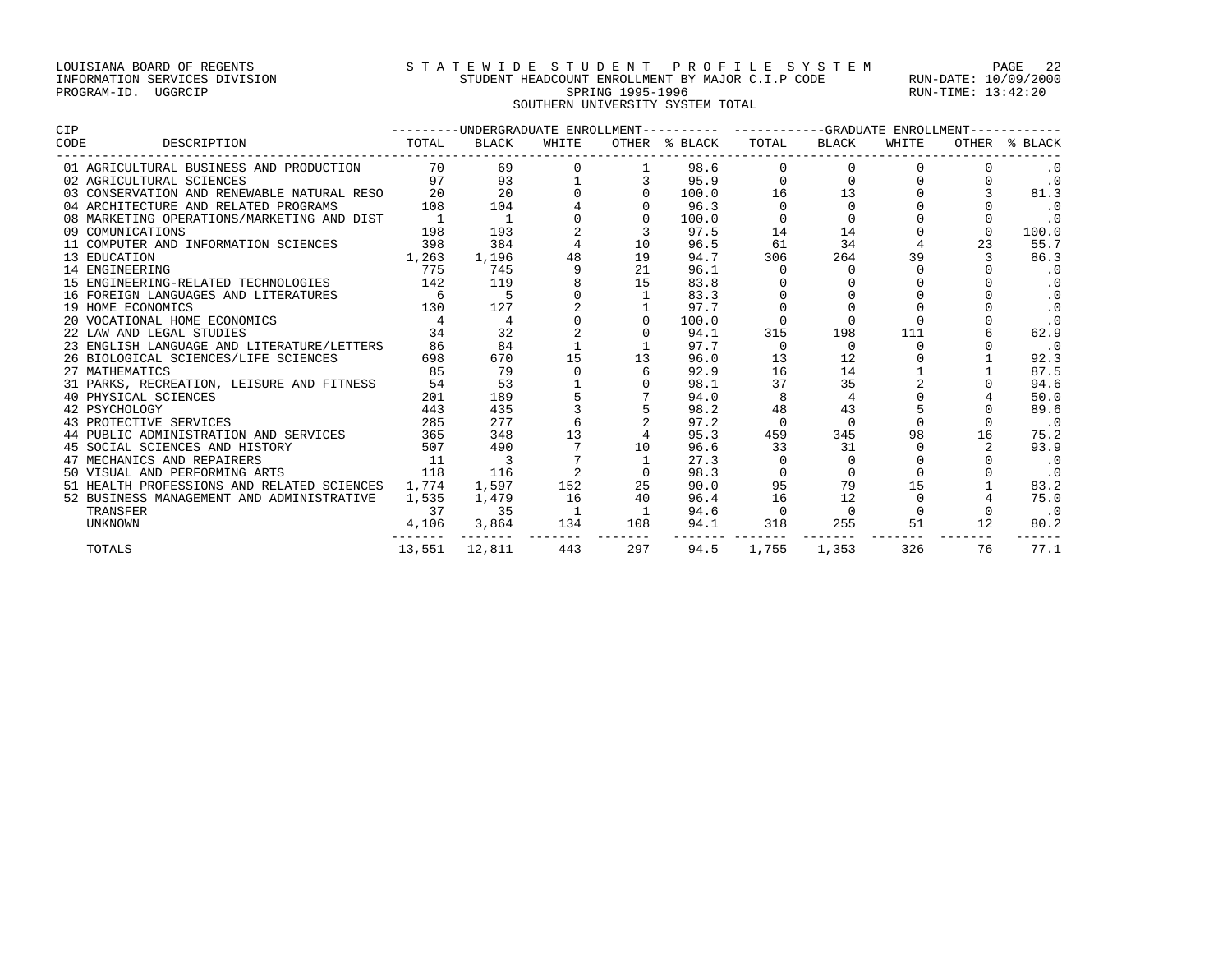| LOUISIANA BOARD OF REGENTS<br>INFORMATION SERVICES DIVISION<br>PROGRAM-ID. UGGRCIP | STATEWIDE STUDENT PROFILE SYSTEM<br>STUDENT HEADCOUNT ENROLLMENT BY MAJOR C.I.P CODE<br>SPRING 1995-1996<br>BATON ROUGE COMMUNITY COLLEGE | PAGE 23<br>RUN-DATE: 10/09/2000<br>RUN-TIME: 13:42:20 |
|------------------------------------------------------------------------------------|-------------------------------------------------------------------------------------------------------------------------------------------|-------------------------------------------------------|
| CIP                                                                                | ---------UNDERGRADUATE ENROLLMENT---------- ----------GRADUATE ENROLLMENT-----------                                                      |                                                       |

| ◡∸            | UNDERURPORIE ENROLLENI |       |              |       |         | URTUURILE ENROLLENIU |       |       |       |       |       |
|---------------|------------------------|-------|--------------|-------|---------|----------------------|-------|-------|-------|-------|-------|
| CODE          |                        | TOTAL | <b>BLACK</b> | WHITE | OTHER   | % BLACK              | TOTAL | BLACK | WHITE | OTHER | BLACK |
|               |                        |       |              |       | . — — — |                      |       |       |       | ----  | ----  |
| <b>POTALS</b> |                        |       |              |       |         |                      |       |       |       |       |       |